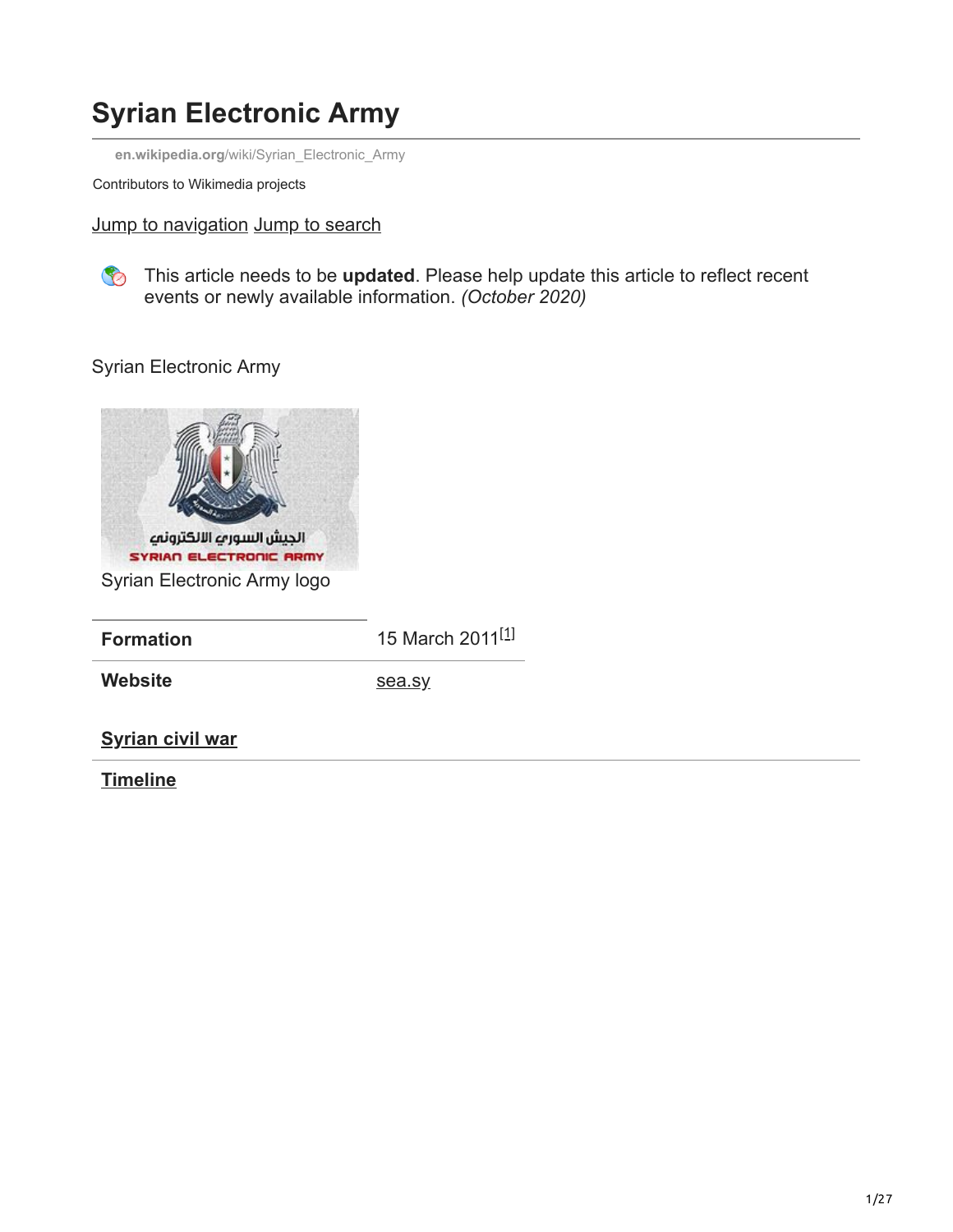- January-April 2011
- [May–August 201](https://en.wikipedia.org/wiki/Timeline_of_the_Syrian_civil_war_(May%E2%80%93August_2011)) 1
- [September–December 201](https://en.wikipedia.org/wiki/Timeline_of_the_Syrian_civil_war_(September%E2%80%93December_2011)) 1
- [January–April 2012](https://en.wikipedia.org/wiki/Timeline_of_the_Syrian_civil_war_(January%E2%80%93April_2012))
- [May–August 2012](https://en.wikipedia.org/wiki/Timeline_of_the_Syrian_civil_war_(May%E2%80%93August_2012))
- [September–December 2012](https://en.wikipedia.org/wiki/Timeline_of_the_Syrian_civil_war_(September%E2%80%93December_2012))
- o January-April 2013
- o May-December 2013
- o January-July 2014
- [August–December 2014](https://en.wikipedia.org/wiki/Timeline_of_the_Syrian_civil_war_(August%E2%80%93December_2014))
- [January–July 2015](https://en.wikipedia.org/wiki/Timeline_of_the_Syrian_civil_war_(January%E2%80%93July_2015))
- [August–December 2015](https://en.wikipedia.org/wiki/Timeline_of_the_Syrian_civil_war_(August%E2%80%93December_2015))
- [January–April 2016](https://en.wikipedia.org/wiki/Timeline_of_the_Syrian_civil_war_(January%E2%80%93April_2016))
- [May–August 2016](https://en.wikipedia.org/wiki/Timeline_of_the_Syrian_civil_war_(May%E2%80%93August_2016))
- [September–December 2016](https://en.wikipedia.org/wiki/Timeline_of_the_Syrian_civil_war_(September%E2%80%93December_2016))
- o January-April 2017
- o May-August 2017
- o [September–December 2017](https://en.wikipedia.org/wiki/Timeline_of_the_Syrian_civil_war_(September%E2%80%93December_2017))
- o January-April 2018
- [May–August 2018](https://en.wikipedia.org/wiki/Timeline_of_the_Syrian_civil_war_(May%E2%80%93August_2018))
- [September–December 2018](https://en.wikipedia.org/wiki/Timeline_of_the_Syrian_civil_war_(September%E2%80%93December_2018))
- [January–April 2019](https://en.wikipedia.org/wiki/Timeline_of_the_Syrian_civil_war_(January%E2%80%93April_2019))
- [May–August 2019](https://en.wikipedia.org/wiki/Timeline_of_the_Syrian_civil_war_(May%E2%80%93August_2019))
- [September–December 2019](https://en.wikipedia.org/wiki/Timeline_of_the_Syrian_civil_war_(September%E2%80%93December_2019))
- $\circ$  [2020](https://en.wikipedia.org/wiki/Timeline_of_the_Syrian_civil_war_(2020))
- [2021](https://en.wikipedia.org/wiki/Timeline_of_the_Syrian_civil_war_(2021))
- $02022$  $02022$
- *[Casualties](https://en.wikipedia.org/wiki/Casualties_of_the_Syrian_Civil_War)*
- *[Cities](https://en.wikipedia.org/wiki/Cities_and_towns_during_the_Syrian_Civil_War)*
	- *[map](https://en.wikipedia.org/wiki/Template:Syrian_Civil_War_detailed_map)*
- *[Terrorism](https://en.wikipedia.org/wiki/List_of_terrorist_incidents_in_Syria)*
- *[Massacres](https://en.wikipedia.org/wiki/List_of_massacres_during_the_Syrian_Civil_War)*

#### **[Civil uprising in Syria](https://en.wikipedia.org/wiki/Civil_uprising_phase_of_the_Syrian_civil_war) (March–August 2011)**

- [Daraa](https://en.wikipedia.org/wiki/Siege_of_Daraa)
- [Baniyas](https://en.wikipedia.org/wiki/Siege_of_Baniyas)
- [Homs \(May–August 2011\)](https://en.wikipedia.org/wiki/Siege_of_Homs)
- [Talkalakh](https://en.wikipedia.org/wiki/Siege_of_Talkalakh_(May_2011))
- [Rastan and Talbiseh](https://en.wikipedia.org/wiki/Siege_of_Rastan_and_Talbiseh)
- [1st Jisr ash-Shugur](https://en.wikipedia.org/wiki/June_2011_Jisr_ash-Shugur_clashes)
- [1st Jabal al-Zawiya](https://en.wikipedia.org/wiki/Summer_2011_Jabal_al-Zawiya_operation)
- [Hama](https://en.wikipedia.org/wiki/Siege_of_Hama_(2011))
- [Latakia](https://en.wikipedia.org/wiki/Siege_of_Latakia)

**[Start of insurgency](https://en.wikipedia.org/wiki/Early_insurgency_phase_of_the_Syrian_civil_war) (Sept. 2011 – April 2012)**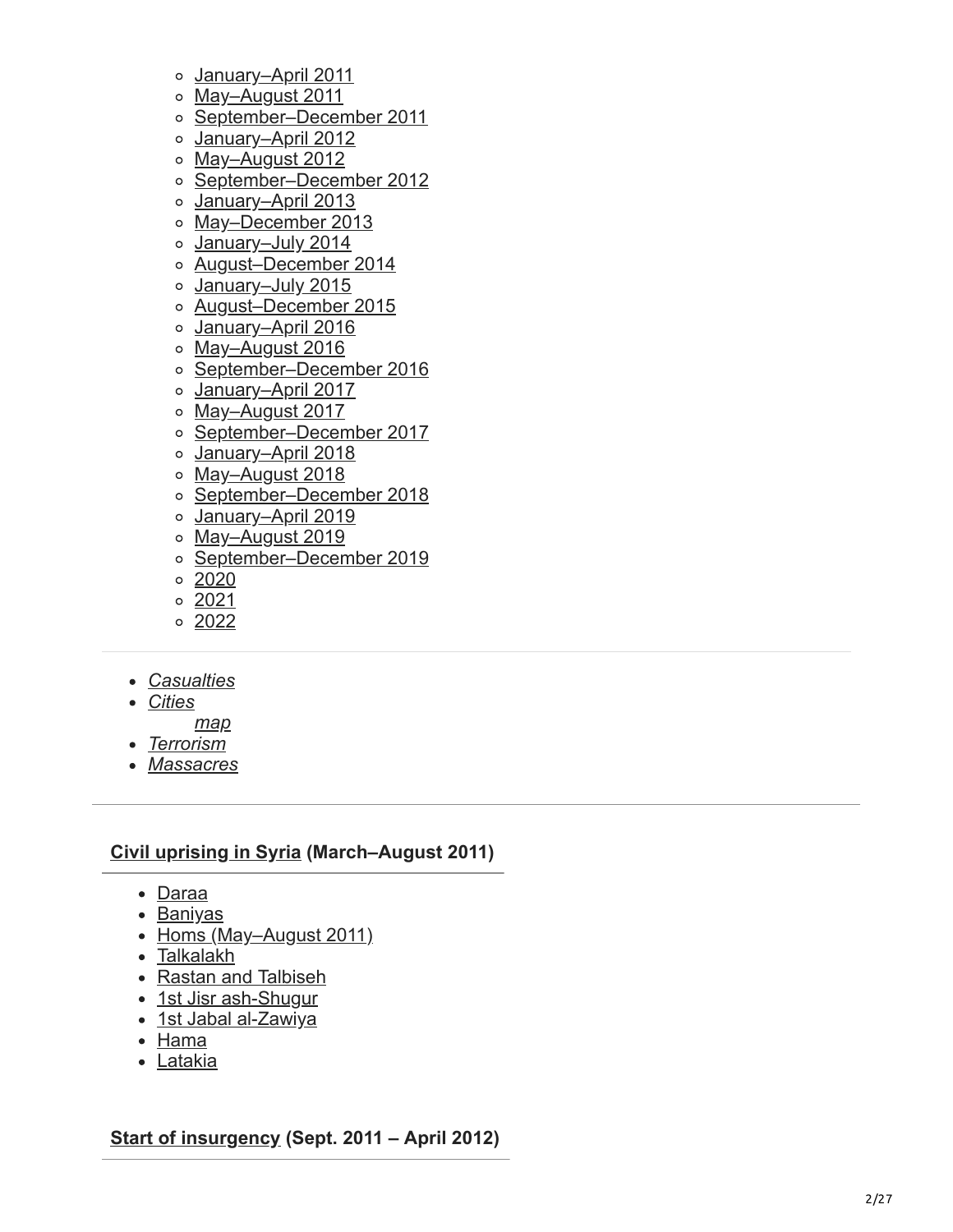- $\bullet$  [Homs \(2011–14\)](https://en.wikipedia.org/wiki/Siege_of_Homs)
	- [Homs offensive](https://en.wikipedia.org/wiki/2012_Homs_offensive)
- [1st Idlib Gov.](https://en.wikipedia.org/wiki/Idlib_Governorate_clashes_(September_2011_%E2%80%93_March_2012))
	- [Syrian–Turkish border](https://en.wikipedia.org/wiki/December_2011_Syrian%E2%80%93Turkish_border_clash)
	- o [Jabal al-Zawiya](https://en.wikipedia.org/wiki/December_2011_Jabal_al-Zawiya_massacres)
	- o [1st Idlib City](https://en.wikipedia.org/wiki/Battle_of_Idlib_(2012))
	- o [Saraqeb](https://en.wikipedia.org/wiki/Battle_of_Saraqib)
- [1st Rastan](https://en.wikipedia.org/wiki/Battle_of_Rastan_(2011))
- [Hama Gov.](https://en.wikipedia.org/wiki/Hama_Governorate_clashes_(2011%E2%80%932012))
- [Shayrat & Tiyas ambush](https://en.wikipedia.org/wiki/Shayrat_and_Tiyas_airbase_ambush)
- [Daraa Gov.](https://en.wikipedia.org/wiki/Daraa_Governorate_clashes_(2011%E2%80%932013))
- [1st Rif Dimashq](https://en.wikipedia.org/wiki/Rif_Dimashq_clashes_(November_2011%E2%80%93March_2012))
	- [1st Zabadani](https://en.wikipedia.org/wiki/Battle_of_Zabadani_(2012))
	- [Douma](https://en.wikipedia.org/wiki/Battle_of_Douma)
- Deir ez-Zor (2011-2014)
	- [Hatla](https://en.wikipedia.org/wiki/Hatla_massacre)
- [Aleppo Gov.](https://en.wikipedia.org/wiki/2012_Aleppo_Governorate_clashes) [Azaz](https://en.wikipedia.org/wiki/Battle_of_Azaz_(2012))
- [2nd Rastan](https://en.wikipedia.org/wiki/Battle_of_Rastan_(January%E2%80%93February_2012))
- [1st al-Qusayr](https://en.wikipedia.org/wiki/Battle_of_al-Qusayr_(2012))
- [2nd Idlib Gov.](https://en.wikipedia.org/wiki/April_2012_Idlib_Governorate_Operation)
	- **[Taftanaz](https://en.wikipedia.org/wiki/Battle_of_Taftanaz)**

### **[UN ceasefire;](https://en.wikipedia.org/wiki/Kofi_Annan_Syrian_peace_plan) [Rebel advances](https://en.wikipedia.org/wiki/2012%E2%80%932013_escalation_of_the_Syrian_civil_war) (May 2012 – Dec. 2013)**

- [3rd Rastan](https://en.wikipedia.org/wiki/Battle_of_Rastan_(May_2012))
- [Houla](https://en.wikipedia.org/wiki/Houla_massacre)
- [Northern Homs](https://en.wikipedia.org/wiki/Siege_of_Northern_Homs)
- [Al-Haffah](https://en.wikipedia.org/wiki/Battle_of_al-Haffah)
- [Al-Qubeir](https://en.wikipedia.org/wiki/Al-Qubeir_massacre)
- [Al-Tremseh](https://en.wikipedia.org/wiki/Battle_of_Tremseh)
- [3rd Idlib Gov.](https://en.wikipedia.org/wiki/Idlib_Governorate_clashes_(June_2012%E2%80%93April_2013))
- [1st Damascus](https://en.wikipedia.org/wiki/Battle_of_Damascus_(2012)) [Bombing](https://en.wikipedia.org/wiki/18_July_2012_Damascus_bombing)
- [Aleppo](https://en.wikipedia.org/wiki/Battle_of_Aleppo_(2012%E2%80%932016))
	- [Anadan](https://en.wikipedia.org/wiki/Battle_of_Anadan)
	- [Menagh Air Base](https://en.wikipedia.org/wiki/Siege_of_Menagh_Air_Base)
	- o [Base 46](https://en.wikipedia.org/wiki/Siege_of_Base_46)
	- [Khan al-Assal](https://en.wikipedia.org/wiki/Khan_al-Assal_massacre)
	- [1st Aleppo offensive](https://en.wikipedia.org/wiki/Aleppo_offensive_(October%E2%80%93December_2013))
	- o [2nd Aleppo offensive](https://en.wikipedia.org/wiki/Operation_Canopus_Star)
- *[Syrian Kurdistan](https://en.wikipedia.org/wiki/Rojava_conflict)*
	- o [Hasaka campaign](https://en.wikipedia.org/wiki/Al-Hasakah_Governorate_campaign_(2012%E2%80%932013))
		- [Ras al-Ayn](https://en.wikipedia.org/wiki/Battle_of_Ras_al-Ayn_(2012%E2%80%9313))
			- [al-Yaarubiyah](https://en.wikipedia.org/wiki/Battle_of_al-Yaarubiyah)
	- [Tell Abyad](https://en.wikipedia.org/wiki/Battle_of_Tell_Abyad_(2013))
	- *[Kurdish–Islamist conflict](https://en.wikipedia.org/wiki/Rojava%E2%80%93Islamist_conflict)*
- [Nubl & Al-Zahraa](https://en.wikipedia.org/wiki/Siege_of_Nubl_and_al-Zahraa)
- [2nd Rif Dimashq](https://en.wikipedia.org/wiki/Rif_Dimashq_offensive_(August%E2%80%93October_2012)) [\(1st Darayya](https://en.wikipedia.org/wiki/Darayya_massacre) )
- [Abu al-Duhur Airbase](https://en.wikipedia.org/wiki/Siege_of_Abu_al-Duhur_Airbase)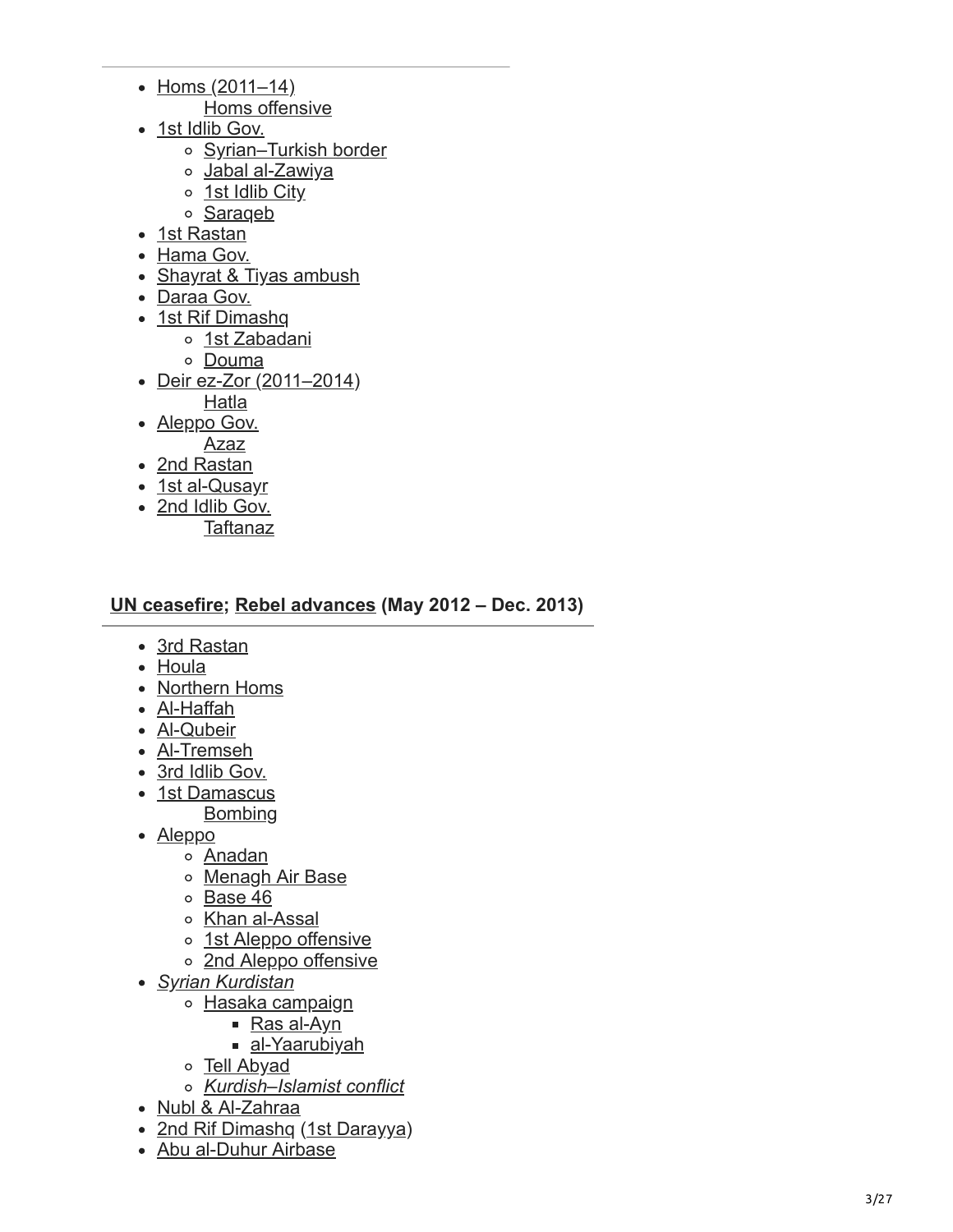- [Quneitra Gov.](https://en.wikipedia.org/wiki/Quneitra_Governorate_clashes_(2012%E2%80%932014))
- [3rd Rif Dimashq](https://en.wikipedia.org/wiki/Rif_Dimashq_offensive_(November_2012%E2%80%93February_2013))
	- o [1st Yarmouk camp](https://en.wikipedia.org/wiki/Battle_of_Yarmouk_Camp_(December_2012))
	- o [2nd Darayya](https://en.wikipedia.org/wiki/Battle_of_Darayya_(November_2012%E2%80%93February_2013))
- [Darayya & Muadamiyat](https://en.wikipedia.org/wiki/Siege_of_Darayya_and_Muadamiyat)
- Agrab
- [1st Hama offensive](https://en.wikipedia.org/wiki/2012_Hama_offensive)
- **[Halfaya](https://en.wikipedia.org/wiki/Halfaya_massacre_(2012))**
- [1st Safira](https://en.wikipedia.org/wiki/Battle_of_Safira)
- [Shadadeh](https://en.wikipedia.org/wiki/Battle_of_Shaddadi_(2013))
- [2nd Damascus](https://en.wikipedia.org/wiki/Damascus_offensive_(2013))
- [1st Raqqa campaign](https://en.wikipedia.org/wiki/Raqqa_campaign_(2012%E2%80%932013)) [\(1st Raqqa](https://en.wikipedia.org/wiki/Battle_of_Raqqa_(2013)))
- [1st Daraa offensive](https://en.wikipedia.org/wiki/2013_Daraa_offensive)
- [4th Rif Dimashq](https://en.wikipedia.org/wiki/Rif_Dimashq_offensive_(March%E2%80%93August_2013))
	- [Jdaidet al-Fadl](https://en.wikipedia.org/wiki/Battle_of_Jdaidet_al-Fadl)
	- o [Tadamon](https://en.wikipedia.org/wiki/Tadamon_massacre)
	- o [Ghouta](https://en.wikipedia.org/wiki/Ghouta_chemical_attack)
- [Al-Qusayr offensive](https://en.wikipedia.org/wiki/Al-Qusayr_offensive) [2nd al-Qusayr](https://en.wikipedia.org/wiki/Battle_of_al-Qusayr_(2013))
- [Eastern Ghouta](https://en.wikipedia.org/wiki/Siege_of_Eastern_Ghouta)
- [2nd Hama offensive](https://en.wikipedia.org/wiki/2013_Hama_offensive)
- [Bayda and Baniyas](https://en.wikipedia.org/wiki/Bayda_and_Baniyas_massacres)
- [1st Latakia offensive](https://en.wikipedia.org/wiki/2013_Latakia_offensive)
- [Ma'loula](https://en.wikipedia.org/wiki/Battle_of_Maaloula)
- [Sadad](https://en.wikipedia.org/wiki/Battle_of_Sadad)
- [5th Rif Dimashq](https://en.wikipedia.org/wiki/Rif_Dimashq_offensive_(September%E2%80%93November_2013))
- [1st Qalamoun](https://en.wikipedia.org/wiki/Battle_of_Qalamoun_(2013%E2%80%932014))
- [Adra](https://en.wikipedia.org/wiki/Adra_massacre)

**[Rise of the Islamic State](https://en.wikipedia.org/wiki/Inter-rebel_conflict_during_the_Syrian_civil_war) (Jan. – Sept. 2014)**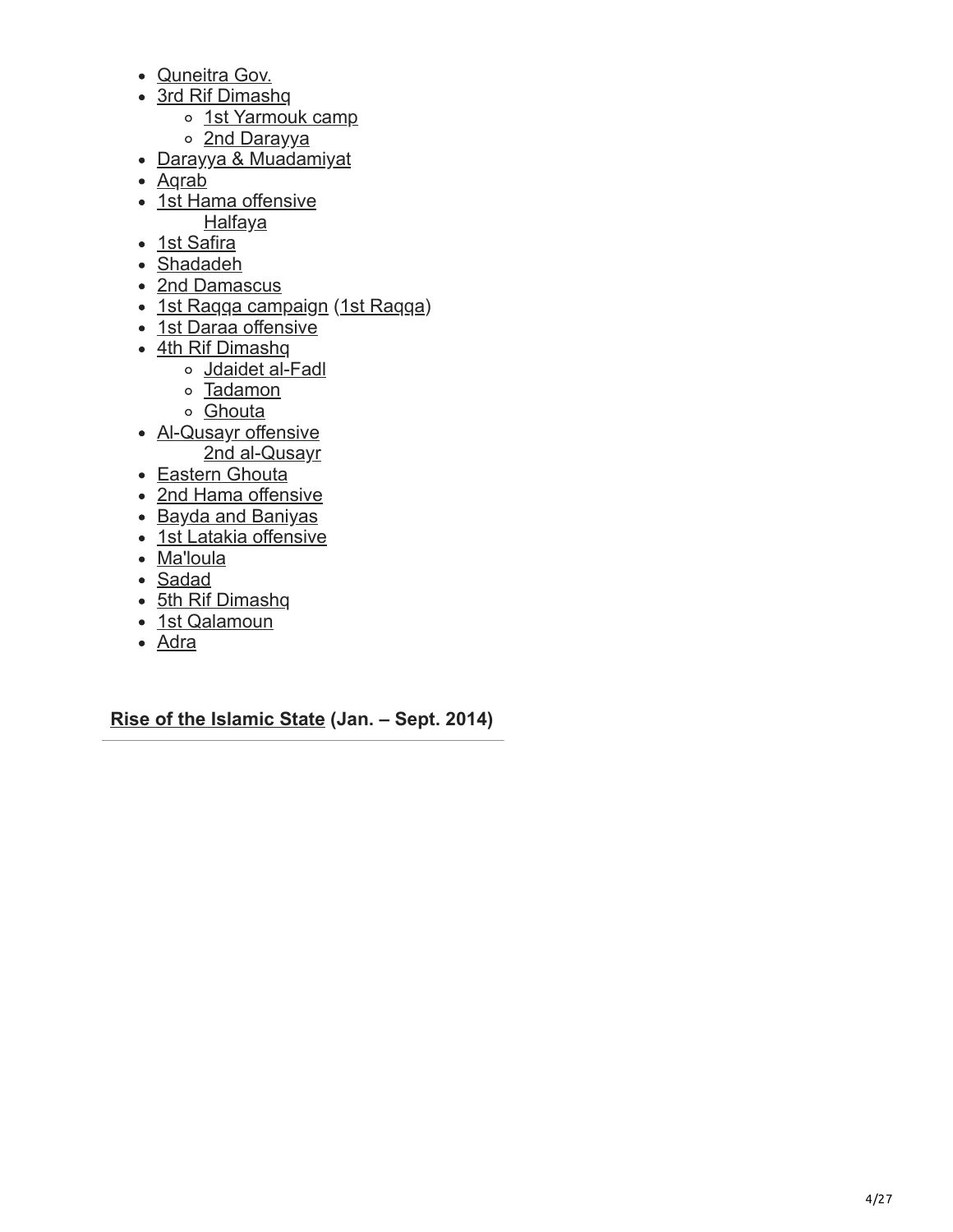- *[Inter-rebel conflict](https://en.wikipedia.org/wiki/Inter-rebel_conflict_during_the_Syrian_civil_war)*
	- o [Northern Aleppo](https://en.wikipedia.org/wiki/Northern_Aleppo_offensive_(February%E2%80%93July_2014))
	- [Markada](https://en.wikipedia.org/wiki/Battle_of_Markada)
	- o [1st Deir ez-Zor offensive](https://en.wikipedia.org/wiki/Deir_ez-Zor_offensive_(April%E2%80%93July_2014))
- [al-Otaiba ambush](https://en.wikipedia.org/wiki/Al-Otaiba_ambush)
- [Maan](https://en.wikipedia.org/wiki/Maan_massacre)
- [Hosn](https://en.wikipedia.org/wiki/Battle_of_Hosn)
- [Morek](https://en.wikipedia.org/wiki/Battle_of_Morek)
- [2nd Daraa offensive](https://en.wikipedia.org/wiki/Daraa_offensive_(February%E2%80%93May_2014))
- [2nd Latakia offensive](https://en.wikipedia.org/wiki/2014_Latakia_offensive)
- [4th Idlib Gov.](https://en.wikipedia.org/wiki/2014_Idlib_offensive)
- [Al-Malihah](https://en.wikipedia.org/wiki/Battle_of_Al-Malihah)
- [2nd Wadi Deif](https://en.wikipedia.org/wiki/Siege_of_Wadi_Deif_(2014))
- [2nd Qalamoun](https://en.wikipedia.org/wiki/Qalamoun_offensive_(2014))

[Arsal](https://en.wikipedia.org/wiki/Battle_of_Arsal_(2014))

- [Deir ez-Zor \(2014–2017\)](https://en.wikipedia.org/wiki/Siege_of_Deir_ez-Zor_(2014%E2%80%932017))
- [1st Shaer gas field](https://en.wikipedia.org/wiki/Battle_of_the_Shaer_gas_field_(July_2014))
- [1st Eastern Syria](https://en.wikipedia.org/wiki/2014_Eastern_Syria_offensive) [Tabqa Airbase](https://en.wikipedia.org/wiki/Battle_of_Tabqa_Airbase)
- [3rd Hama offensive](https://en.wikipedia.org/wiki/2014_Hama_offensive)
- [6th Rif Dimashq](https://en.wikipedia.org/wiki/Rif_Dimashq_offensive_(August%E2%80%93November_2014))
- [1st Quneitra](https://en.wikipedia.org/wiki/2014_Quneitra_offensive)
- [Kobanî](https://en.wikipedia.org/wiki/Siege_of_Koban%C3%AE)

**[U.S.-led intervention,](https://en.wikipedia.org/wiki/American-led_intervention_in_the_Syrian_civil_war) [Rebel](https://en.wikipedia.org/wiki/Northwestern_Syria_offensive_(April%E2%80%93June_2015)) & [ISIL advances](https://en.wikipedia.org/wiki/Palmyra_offensive_(May_2015)) (Sept. 2014 – Sept. 2015)**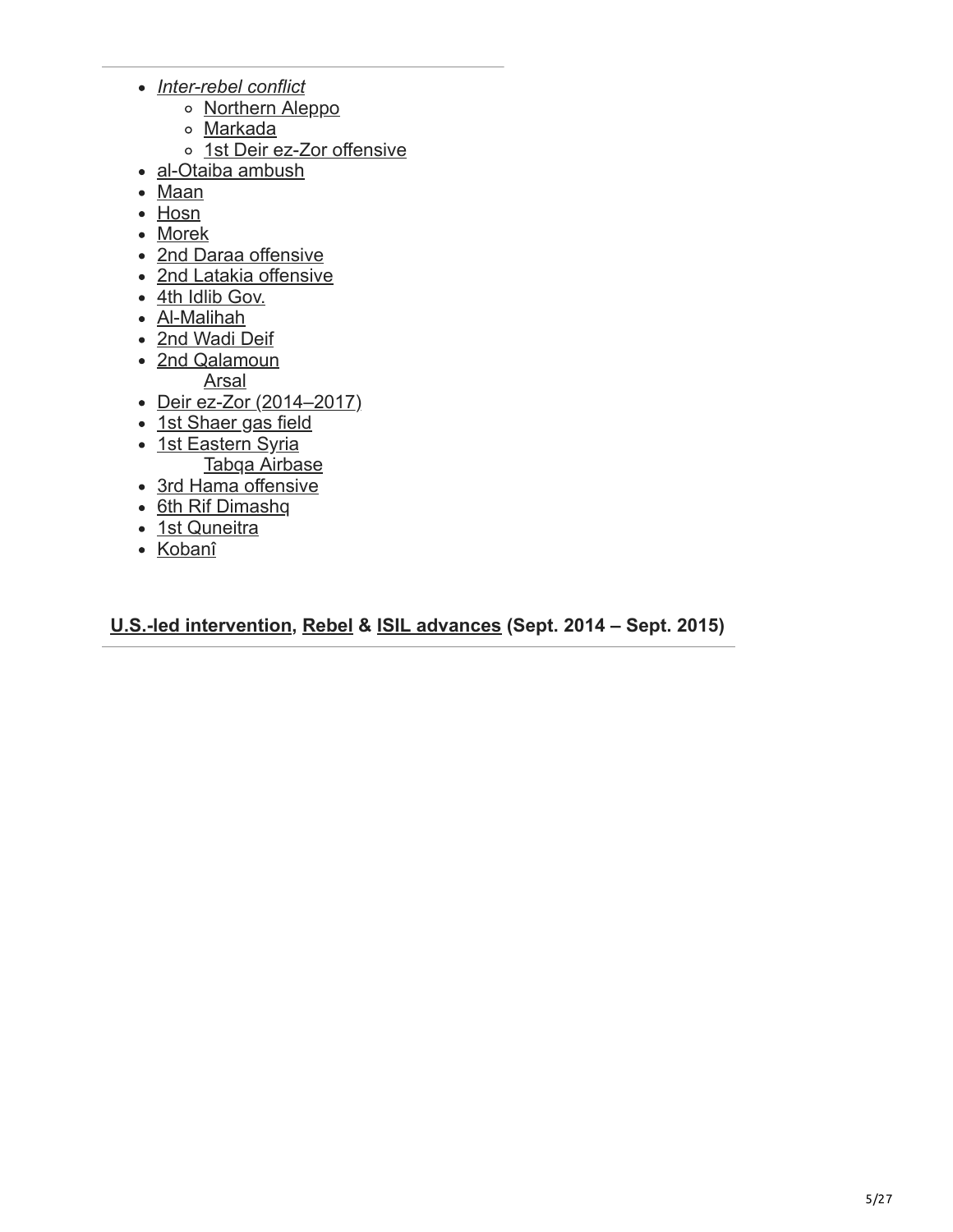- *[U.S.-led intervention](https://en.wikipedia.org/wiki/American-led_intervention_in_the_Syrian_civil_war)*
- [Homs school bombing](https://en.wikipedia.org/wiki/Homs_school_bombing)
- [3rd Daraa offensive](https://en.wikipedia.org/wiki/Daraa_offensive_(October_2014))
- [2nd Safira](https://en.wikipedia.org/wiki/2014_Al-Safira_offensive)
- [2014 Idlib city raid](https://en.wikipedia.org/wiki/2014_raid_on_Idlib_city)
- [Nusra–FSA conflict](https://en.wikipedia.org/wiki/Al-Nusra_Front%E2%80%93SRF/Hazzm_Movement_conflict)
- [2nd Shaer gas field](https://en.wikipedia.org/wiki/Battle_of_the_Shaer_gas_field_(October%E2%80%93November_2014))
- [1st Al-Shaykh Maskin](https://en.wikipedia.org/wiki/Battle_of_Al-Shaykh_Maskin_(2014))
- [2nd Deir ez-Zor offensive](https://en.wikipedia.org/wiki/Deir_ez-Zor_offensive_(December_2014))
- [3rd Aleppo offensive](https://en.wikipedia.org/wiki/Operation_Rainbow_(Syrian_civil_war))
- [An-26 crash](https://en.wikipedia.org/wiki/2015_Syrian_Air_Force_An-26_crash)
- [4th Daraa offensive](https://en.wikipedia.org/wiki/Daraa_offensive_(January_2015))
- [Southern Syria](https://en.wikipedia.org/wiki/2015_Southern_Syria_offensive)
- [Eastern al-Hasakah offensive](https://en.wikipedia.org/wiki/Eastern_al-Hasakah_offensive)
- [1st Sarrin](https://en.wikipedia.org/wiki/Battle_of_Sarrin_(March%E2%80%93April_2015))
- [Hama/Homs offensive](https://en.wikipedia.org/wiki/Hama_and_Homs_offensive_(March%E2%80%93April_2015))
- [Bosra](https://en.wikipedia.org/wiki/Battle_of_Bosra_(2015))
- [5th Idlib Gov](https://en.wikipedia.org/wiki/2015_Idlib_offensive)
	- [2nd Idlib city](https://en.wikipedia.org/wiki/Battle_of_Idlib_(2015))
- [Al-Fu'ah-Kafriya](https://en.wikipedia.org/wiki/Siege_of_al-Fu%27ah_and_Kafriya)
- [Nasib](https://en.wikipedia.org/wiki/Battle_of_Nasib_Border_Crossing)
- [2nd Yarmouk camp](https://en.wikipedia.org/wiki/Battle_of_Yarmouk_Camp_(2015))
- [1st Northwestern Syria](https://en.wikipedia.org/wiki/Northwestern_Syria_offensive_(April%E2%80%93June_2015))
- [3rd Qalamoun](https://en.wikipedia.org/wiki/Qalamoun_offensive_(May%E2%80%93June_2015))
- [1st Palmyra](https://en.wikipedia.org/wiki/Palmyra_offensive_(May_2015))
- [Western al-Hasakah offensive](https://en.wikipedia.org/wiki/Western_al-Hasakah_offensive)
- [1st Al-Hasakah city](https://en.wikipedia.org/wiki/Al-Hasakah_city_offensive)
- [Tell Abyad](https://en.wikipedia.org/wiki/Tell_Abyad_offensive)
- [Daraa/As-Suwayda](https://en.wikipedia.org/wiki/Daraa_and_As-Suwayda_offensive_(June_2015))
- [2nd Quneitra](https://en.wikipedia.org/wiki/Quneitra_offensive_(June_2015))
- [2nd Sarrin](https://en.wikipedia.org/wiki/Battle_of_Sarrin_(June%E2%80%93July_2015))
- [5th Daraa](https://en.wikipedia.org/wiki/Daraa_offensive_(June%E2%80%93July_2015))
- [2nd Al-Hasakah city](https://en.wikipedia.org/wiki/Battle_of_al-Hasakah_(2015))
- [2nd Kobanî](https://en.wikipedia.org/wiki/Koban%C3%AE_massacre)
- [4th Aleppo offensive](https://en.wikipedia.org/wiki/Aleppo_offensive_(July_2015))
- [2nd Zabadani](https://en.wikipedia.org/wiki/Battle_of_Zabadani_(2015))
- [2nd Palmyra](https://en.wikipedia.org/wiki/Palmyra_offensive_(July%E2%80%93August_2015))
- [Al-Ghab](https://en.wikipedia.org/wiki/Al-Ghab_offensive_(July%E2%80%93August_2015))
- [1st al-Qaryatayn](https://en.wikipedia.org/wiki/Battle_of_al-Qaryatayn_(2015))
- [Douma market](https://en.wikipedia.org/wiki/Douma_massacre_(2015))
- [7th Rif Dimashq](https://en.wikipedia.org/wiki/Rif_Dimashq_offensive_(September_2015))
- [Kuweires offensive](https://en.wikipedia.org/wiki/Kuweires_offensive)

**[Russian intervention](https://en.wikipedia.org/wiki/Russian_military_intervention_in_the_Syrian_civil_war) (Sept. 2015 – March 2016)**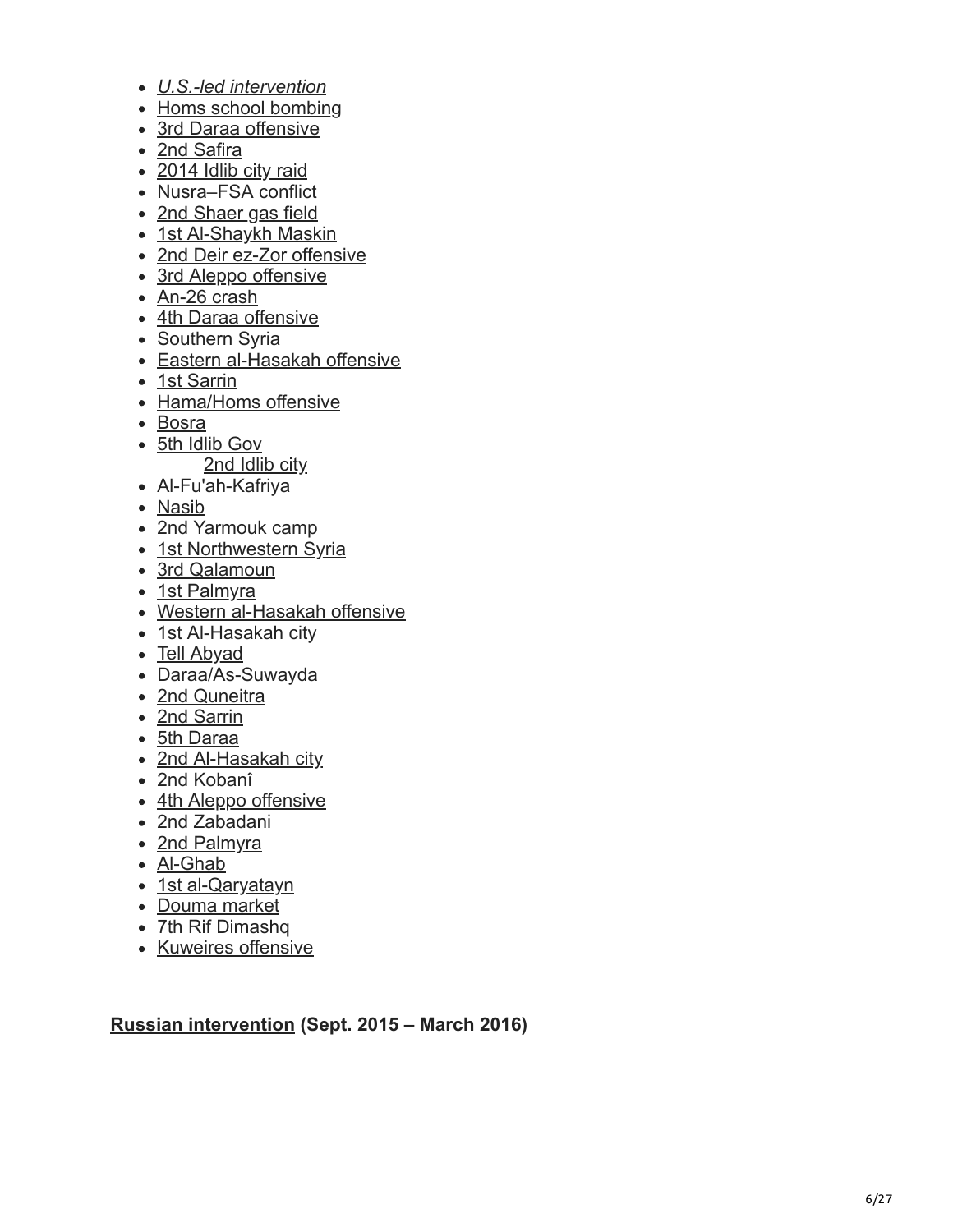- *[Russian intervention](https://en.wikipedia.org/wiki/Russian_military_intervention_in_the_Syrian_civil_war)*
- [3rd Quneitra](https://en.wikipedia.org/wiki/Quneitra_offensive_(October_2015))
- [2nd Northwestern Syria](https://en.wikipedia.org/wiki/Northwestern_Syria_offensive_(October%E2%80%93November_2015))
- [3rd Latakia offensive](https://en.wikipedia.org/wiki/2015%E2%80%932016_Latakia_offensive) [Su-24 shootdown](https://en.wikipedia.org/wiki/2015_Russian_Sukhoi_Su-24_shootdown)
- [5th Aleppo offensive](https://en.wikipedia.org/wiki/Aleppo_offensive_(October%E2%80%93December_2015))
- [al-Hawl](https://en.wikipedia.org/wiki/2015_al-Hawl_offensive)
- [Homs offensive](https://en.wikipedia.org/wiki/Homs_offensive_(November%E2%80%93December_2015))
- [6th Aleppo offensive](https://en.wikipedia.org/wiki/East_Aleppo_offensive_(2015%E2%80%932016))
- [4th Hama offensive](https://en.wikipedia.org/wiki/2015_Hama_offensive)
- [Tell Tamer](https://en.wikipedia.org/wiki/Tell_Tamer_bombings)
- [Tishrin Dam](https://en.wikipedia.org/wiki/Tishrin_Dam_offensive)
- [2nd Al-Shaykh Maskin](https://en.wikipedia.org/wiki/Battle_of_Al-Shaykh_Maskin_(2015%E2%80%932016))
- [al-Qamishli bombings](https://en.wikipedia.org/wiki/2015_Qamishli_bombings)
- [Orontes River](https://en.wikipedia.org/wiki/Orontes_River_offensive)
- [3rd Deir ez-Zor offensive](https://en.wikipedia.org/wiki/Deir_ez-Zor_offensive_(2016))
- [1st Sayyidah Zaynab](https://en.wikipedia.org/wiki/2016_Sayyidah_Zaynab_attacks)
- [7th Aleppo offensive](https://en.wikipedia.org/wiki/Northern_Aleppo_offensive_(February_2016))
- [1st Ithriyah-Raqqa](https://en.wikipedia.org/wiki/Ithriyah-Raqqa_offensive_(February%E2%80%93March_2016))
- [Al-Shaddadi](https://en.wikipedia.org/wiki/Al-Shaddadi_offensive_(2016))
- [Homs bombings](https://en.wikipedia.org/wiki/February_2016_Homs_bombings)
- [2nd Sayyidah Zaynab](https://en.wikipedia.org/wiki/2016_Sayyidah_Zaynab_attacks)
- [Khanasir](https://en.wikipedia.org/wiki/2016_Khanasir_offensive)
- [2nd Tel Abyad](https://en.wikipedia.org/wiki/Battle_of_Tell_Abyad_(2016))
- [Al-Tanf](https://en.wikipedia.org/wiki/Al-Tanf_offensive_(2016))
- [2nd Al-Qaryatayn](https://en.wikipedia.org/wiki/Battle_of_al-Qaryatayn_(2016))
- [3rd Palmyra](https://en.wikipedia.org/wiki/Palmyra_offensive_(March_2016))
- [2nd Maarat al-Nu'man](https://en.wikipedia.org/wiki/Battle_of_Maarat_al-Numan_(2016))

#### **[Aleppo escalation](https://en.wikipedia.org/wiki/Battle_of_Aleppo_(2012%E2%80%932016)) and** *[Euphrates Shield](https://en.wikipedia.org/wiki/Operation_Euphrates_Shield)* **(March 2016 – February 2017)**

- [8th Aleppo offensive](https://en.wikipedia.org/wiki/Northern_Aleppo_offensive_(March%E2%80%93June_2016))
- [6th Daraa](https://en.wikipedia.org/wiki/Daraa_offensive_(March%E2%80%93April_2016))
- [9th–11th Aleppo offensives](https://en.wikipedia.org/wiki/2016_Southern_Aleppo_campaign)
- [Al-Dumayr](https://en.wikipedia.org/wiki/Al-Dumayr_offensive_(April_2016))
- [1st East Ghouta inter-rebel conflict](https://en.wikipedia.org/wiki/East_Ghouta_inter-rebel_conflict_(April%E2%80%93May_2016))
- [1st Qamishli](https://en.wikipedia.org/wiki/Battle_of_Qamishli_(2016))
- [Aleppo bombings](https://en.wikipedia.org/wiki/Aleppo_bombings_(April%E2%80%93July_2016))
- [8th Rif Dimashq](https://en.wikipedia.org/wiki/Rif_Dimashq_offensive_(April%E2%80%93May_2016))
- [3rd Shaer gas field](https://en.wikipedia.org/wiki/Battle_of_the_Shaer_gas_field_(2016))
- [Northern Raqqa](https://en.wikipedia.org/wiki/Northern_Raqqa_offensive)
- [Jableh & Tartus](https://en.wikipedia.org/wiki/May_2016_Jableh_and_Tartous_bombings)
- [Manbij](https://en.wikipedia.org/wiki/Manbij_offensive)
- **[Tokhar](https://en.wikipedia.org/wiki/Tokhar_airstrike)**
- [2nd Ithriyah-Raqqa](https://en.wikipedia.org/wiki/Ithriyah-Raqqa_offensive_(June_2016))
- [9th Rif Dimashq](https://en.wikipedia.org/wiki/Rif_Dimashq_offensive_(June%E2%80%93October_2016))
- [12th–14th Aleppo offensives](https://en.wikipedia.org/wiki/2016_Aleppo_summer_campaign)
	- $0$  [12th](https://en.wikipedia.org/wiki/Aleppo_offensive_(June%E2%80%93July_2016))
	- [13th](https://en.wikipedia.org/wiki/Aleppo_offensive_(July%E2%80%93August_2016))
	- [14th](https://en.wikipedia.org/wiki/Aleppo_offensive_(August%E2%80%93September_2016))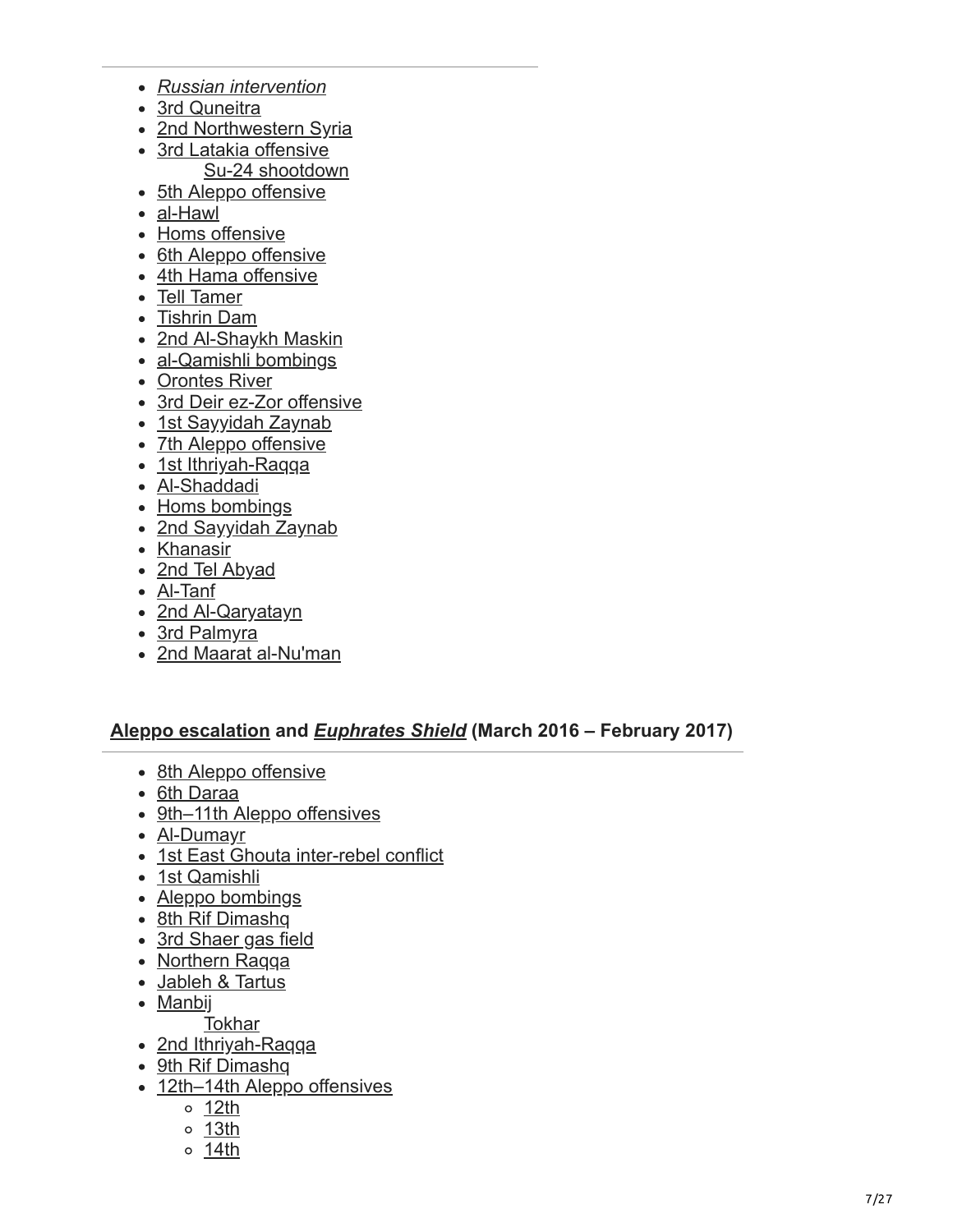- [4th Latakia offensive](https://en.wikipedia.org/wiki/2016_Latakia_offensive)
- [1st Abu Kamal](https://en.wikipedia.org/wiki/2016_Abu_Kamal_offensive)
- [3rd Qamishli](https://en.wikipedia.org/wiki/July_2016_Qamishli_bombings)
- [Atmeh](https://en.wikipedia.org/wiki/2016_Atmeh_attack)
- [al-Rai](https://en.wikipedia.org/wiki/Battle_of_al-Rai_(August_2016))
- [3rd Al-Hasakah City](https://en.wikipedia.org/wiki/Battle_of_al-Hasakah_(2016))
- [Operation Euphrates Shield](https://en.wikipedia.org/wiki/Operation_Euphrates_Shield)
	- o [Northern al-Bab](https://en.wikipedia.org/wiki/Northern_al-Bab_offensive_(September_2016))
	- [Dabiq](https://en.wikipedia.org/wiki/2016_Dabiq_offensive)
	- [al-Bab](https://en.wikipedia.org/wiki/Battle_of_al-Bab)
- [5th Hama offensive](https://en.wikipedia.org/wiki/2016_Hama_offensive)
- [1st Western al-Bab](https://en.wikipedia.org/wiki/Western_al-Bab_offensive_(September_2016))
- [1st Eastern Qalamoun](https://en.wikipedia.org/wiki/Eastern_Qalamoun_offensive_(September%E2%80%93October_2016))
- [September bombings](https://en.wikipedia.org/wiki/5_September_2016_Syria_bombings)
- [4th Quneitra](https://en.wikipedia.org/wiki/Quneitra_offensive_(September_2016))
- [Deir ez-Zor airstrike](https://en.wikipedia.org/wiki/September_2016_Deir_ez-Zor_air_raid)
- [Aleppo aid convoy attack](https://en.wikipedia.org/wiki/September_2016_Urum_al-Kubra_aid_convoy_attack)
- [15th Aleppo offensive](https://en.wikipedia.org/wiki/Aleppo_offensive_(September%E2%80%93October_2016))
- [Khan al-Shih](https://en.wikipedia.org/wiki/Khan_al-Shih_offensive_(October%E2%80%93November_2016))
- [1st Idlib inter-rebel conflict](https://en.wikipedia.org/wiki/October_2016_Idlib_Governorate_clashes)
- [2nd Western al-Bab](https://en.wikipedia.org/wiki/Western_al-Bab_offensive_(October%E2%80%93November_2016))
- [16th Aleppo offensive](https://en.wikipedia.org/wiki/Aleppo_offensive_(October%E2%80%93November_2016))
- [2nd Raqqa campaign](https://en.wikipedia.org/wiki/Raqqa_campaign_(2016%E2%80%932017))
- [17th Aleppo offensive](https://en.wikipedia.org/wiki/Aleppo_offensive_(November%E2%80%93December_2016))
- [4th Palmyra](https://en.wikipedia.org/wiki/Palmyra_offensive_(December_2016))
- [Wadi Barada](https://en.wikipedia.org/wiki/Wadi_Barada_offensive_(2016%E2%80%932017))
- [1st Syrian Desert](https://en.wikipedia.org/wiki/Syrian_Desert_campaign_(December_2016%E2%80%93April_2017))
- [Azaz bombings](https://en.wikipedia.org/wiki/January_2017_Azaz_bombing)
- [5th Palmyra](https://en.wikipedia.org/wiki/Palmyra_offensive_(2017))
- [4th Deir ez-Zor offensive](https://en.wikipedia.org/wiki/Deir_ez-Zor_offensive_(January%E2%80%93February_2017))
- [18th Aleppo offensive](https://en.wikipedia.org/wiki/East_Aleppo_offensive_(2017))
- [2nd Idlib inter-rebel conflict](https://en.wikipedia.org/wiki/Idlib_Governorate_clashes_(January%E2%80%93March_2017))
- [7th Daraa](https://en.wikipedia.org/wiki/Daraa_offensive_(February%E2%80%93June_2017))
- [Qaboun](https://en.wikipedia.org/wiki/Qaboun_offensive_(2017))
- [8th Daraa](https://en.wikipedia.org/wiki/Southwestern_Daraa_offensive_(February_2017))

**Collapse of Islamic State in Syria (Feb. – Nov. 2017)**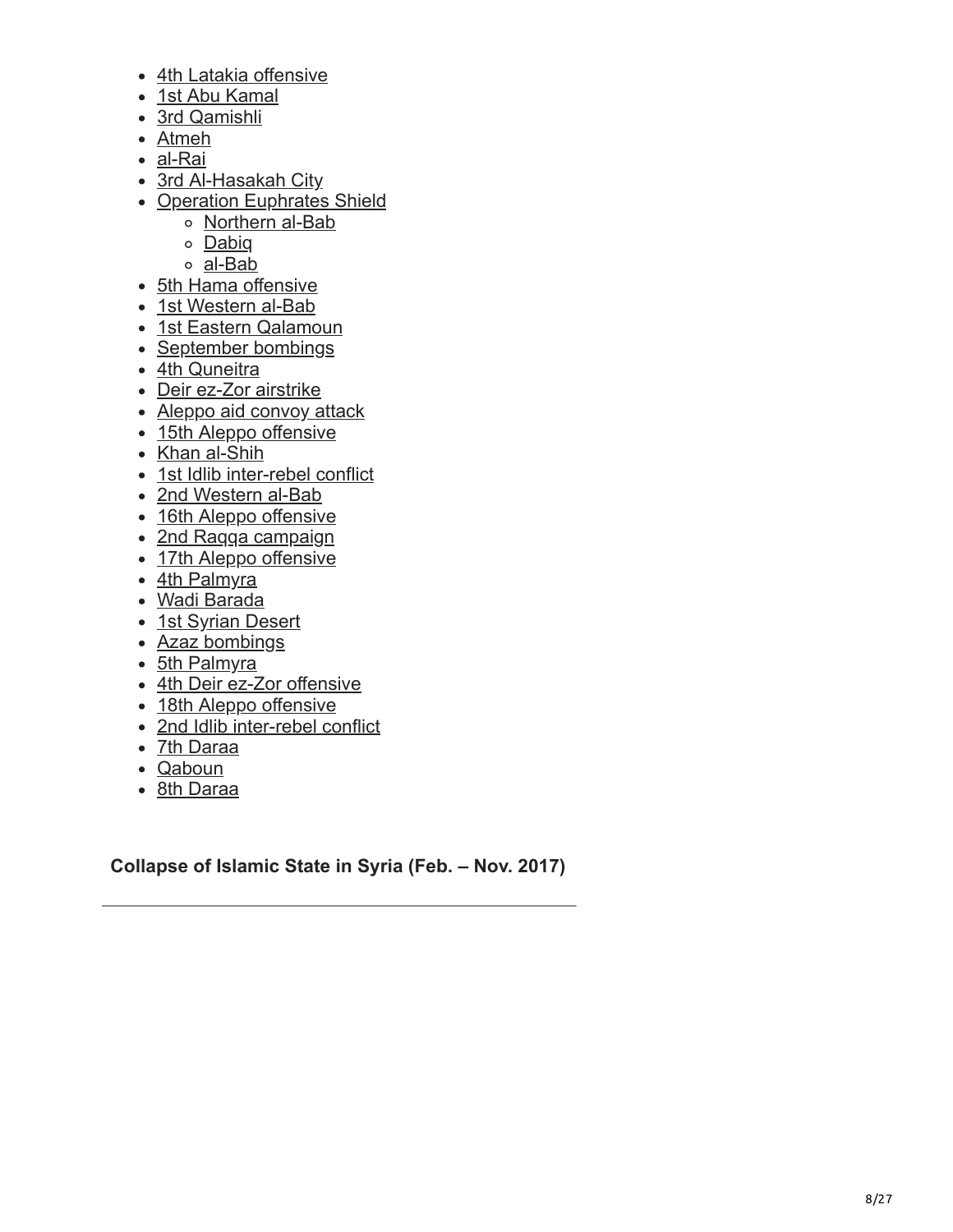- [Eastern Homs offensive](https://en.wikipedia.org/wiki/Eastern_Homs_offensive_(2017))
- [al-Jina mosque](https://en.wikipedia.org/wiki/2017_al-Jinah_airstrike)
- [6th Hama offensive](https://en.wikipedia.org/wiki/Hama_offensive_(March%E2%80%93April_2017))
- [Tabqa](https://en.wikipedia.org/wiki/Battle_of_Tabqa)
- [Khan Shaykhun](https://en.wikipedia.org/wiki/Khan_Shaykhun_chemical_attack)
- [US Shayrat strike](https://en.wikipedia.org/wiki/2017_Shayrat_missile_strike)
- [Aleppo bus bombing](https://en.wikipedia.org/wiki/2017_Aleppo_suicide_car_bombing)
- [April 2017 Turkish airstrikes](https://en.wikipedia.org/wiki/April_2017_Turkish_airstrikes_in_Syria_and_Iraq)
- [2nd East Ghouta inter-rebel conflict](https://en.wikipedia.org/wiki/East_Ghouta_inter-rebel_conflict_(April%E2%80%93May_2017))
- [2nd Syrian Desert](https://en.wikipedia.org/wiki/Syrian_Desert_campaign_(May%E2%80%93July_2017))
- [Maskanah](https://en.wikipedia.org/wiki/Maskanah_Plains_offensive)
- [East Hama](https://en.wikipedia.org/wiki/East_Hama_offensive_(2017))
- [2nd Raqqa](https://en.wikipedia.org/wiki/Battle_of_Raqqa_(2017))
- [9th Daraa](https://en.wikipedia.org/wiki/Daraa_offensive_(June_2017))
- [Southern Raqqa](https://en.wikipedia.org/wiki/2017_Southern_Raqqa_offensive)
- [Iranian Deir ez-Zor strike](https://en.wikipedia.org/wiki/Operation_Laylat_al-Qadr)
- [Ja'din](https://en.wikipedia.org/wiki/Ja%27Din_shootdown_incident)
- [Jobar](https://en.wikipedia.org/wiki/2017_Jobar_offensive)
- [5th Quneitra](https://en.wikipedia.org/wiki/Quneitra_offensive_(June_2017))
- [Central Syria](https://en.wikipedia.org/wiki/Central_Syria_campaign)
- [3rd Idlib inter-rebel conflict](https://en.wikipedia.org/wiki/Idlib_Governorate_clashes_(July_2017))
- [4th Qalamoun](https://en.wikipedia.org/wiki/Qalamoun_offensive_(2017))
- [Deir ez-Zor \(2017–2019\)](https://en.wikipedia.org/wiki/Deir_ez-Zor_campaign_(2017%E2%80%932019))
- [2nd Eastern Syria](https://en.wikipedia.org/wiki/Eastern_Syria_campaign_(September%E2%80%93December_2017))
	- o [Deir ez-Zor city](https://en.wikipedia.org/wiki/Deir_ez-Zor_offensive_(September%E2%80%93November_2017))
	- o [Euphrates Crossing](https://en.wikipedia.org/wiki/Euphrates_Crossing_offensive_(2017))
	- o [Mayadin](https://en.wikipedia.org/wiki/2017_Mayadin_offensive)
	- [2nd Abu Kamal](https://en.wikipedia.org/wiki/2017_Abu_Kamal_offensive)
- [7th Hama offensive](https://en.wikipedia.org/wiki/Hama_offensive_(September_2017))

**Rebels in retreat and** *[Operation Olive Branch](https://en.wikipedia.org/wiki/Operation_Olive_Branch)* **(Nov. 2017 – Sep. 2018)**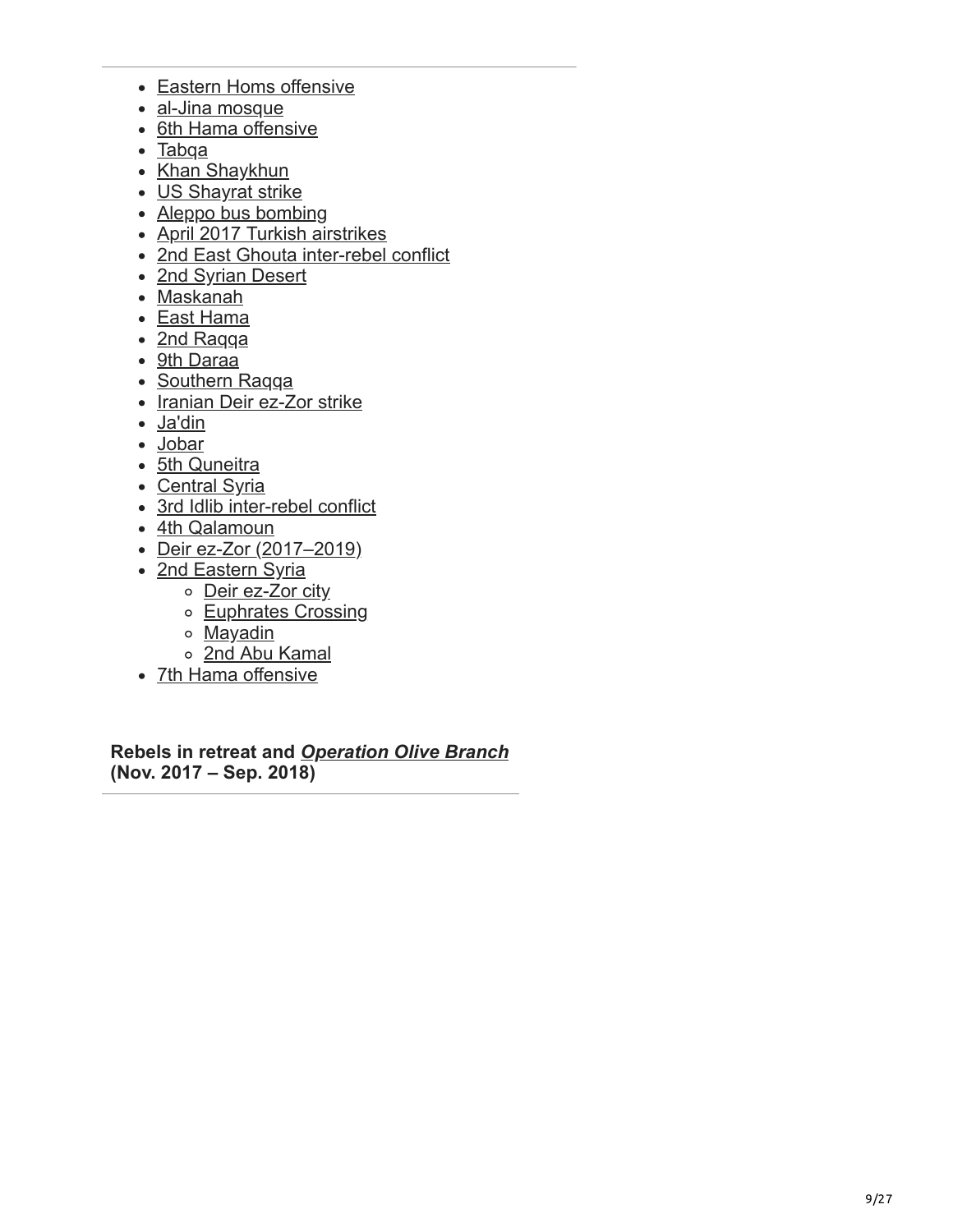- [3rd Northwestern Syria](https://en.wikipedia.org/wiki/Northwestern_Syria_campaign_(October_2017%E2%80%93February_2018))
- [Atarib](https://en.wikipedia.org/wiki/Atarib_market_massacre)
- [Harasta](https://en.wikipedia.org/wiki/Battle_of_Harasta_(2017%E2%80%932018))
- [Beit Jinn](https://en.wikipedia.org/wiki/Beit_Jinn_offensive)
- *[3rd Syrian Desert](https://en.wikipedia.org/wiki/Syrian_Desert_campaign_(December_2017%E2%80%93present))* [5th Deir ez-Zor offensive](https://en.wikipedia.org/wiki/Deir_ez-Zor_offensive_(2018))
- [1st Southern Damascus](https://en.wikipedia.org/wiki/Southern_Damascus_offensive_(January%E2%80%93February_2018))
- [Olive Branch](https://en.wikipedia.org/wiki/Operation_Olive_Branch)
	- [Afrin](https://en.wikipedia.org/wiki/Afrin_offensive_(January%E2%80%93March_2018))
	- *[SDF insurgency](https://en.wikipedia.org/wiki/SDF_insurgency_in_Northern_Aleppo)*
- [Khasham](https://en.wikipedia.org/wiki/Battle_of_Khasham)
- [Feb. 2018 Israel–Syria incident](https://en.wikipedia.org/wiki/February_2018_Israel%E2%80%93Syria_incident)
- [10th Rif Dimashq](https://en.wikipedia.org/wiki/Rif_Dimashq_offensive_(February%E2%80%93April_2018)) [\(Douma](https://en.wikipedia.org/wiki/Douma_chemical_attack))
- [4th Idlib inter-rebel conflict](https://en.wikipedia.org/wiki/Syrian_Liberation_Front%E2%80%93Tahrir_al-Sham_conflict)
- [2nd Southern Damascus](https://en.wikipedia.org/wiki/Southern_Damascus_offensive_(March_2018))
- [U.S.-led missile strikes](https://en.wikipedia.org/wiki/2018_missile_strikes_against_Syria)
- [Northern Homs](https://en.wikipedia.org/wiki/Northern_Homs_offensive_(April%E2%80%93May_2018))
- [2nd Eastern Qalamoun](https://en.wikipedia.org/wiki/Eastern_Qalamoun_offensive_(April_2018))
- [3rd Southern Damascus](https://en.wikipedia.org/wiki/Southern_Damascus_offensive_(April%E2%80%93May_2018))
- [Deir ez-Zor SAA-SDF clashes](https://en.wikipedia.org/wiki/Deir_ez-Zor_Governorate_clashes)
- [House of Cards](https://en.wikipedia.org/wiki/Operation_House_of_Cards)
- [1st As-Suwayda](https://en.wikipedia.org/wiki/As-Suwayda_offensive_(June_2018))
- [2nd Southern Syria](https://en.wikipedia.org/wiki/2018_Southern_Syria_offensive)
- [2nd As-Suwayda](https://en.wikipedia.org/wiki/2018_As-Suwayda_attacks)
- [3rd As-Suwayda](https://en.wikipedia.org/wiki/As-Suwayda_offensive_(August%E2%80%93November_2018))
- [2nd Qamishli](https://en.wikipedia.org/wiki/Qamishli_clashes_(2018))

**[Idlib demilitarization](https://en.wikipedia.org/wiki/Idlib_demilitarization_(2018%E2%80%932019)) (Sep. 2018 – April 2019)**

- [Idlib demilitarization](https://en.wikipedia.org/wiki/Idlib_demilitarization_(2018%E2%80%932019)) [5th Idlib inter-rebel conflict](https://en.wikipedia.org/wiki/National_Front_for_Liberation%E2%80%93Tahrir_al-Sham_conflict)
- [Sep. 2018 missile strikes](https://en.wikipedia.org/wiki/Syria_missile_strikes_(September_2018))
- [Iranian Eastern Euphrates strike](https://en.wikipedia.org/wiki/Ahvaz_military_parade_attack#Retaliatory_missile_and_drone_strikes)
- [Northern border clashes](https://en.wikipedia.org/wiki/2018_Syrian-Turkish_border_clashes)
- *[Daraa insurgency](https://en.wikipedia.org/wiki/Daraa_insurgency)*
- [Manbij bombing](https://en.wikipedia.org/wiki/2019_Manbij_bombing)
- [Baghuz Fawqani](https://en.wikipedia.org/wiki/Battle_of_Baghuz_Fawqani) [U.S. airstrike](https://en.wikipedia.org/wiki/2019_U.S._airstrike_in_Baghuz)

**[First Idlib offensive](https://en.wikipedia.org/wiki/Northwestern_Syria_offensive_(April%E2%80%93August_2019)),** *[Operation Peace Spring](https://en.wikipedia.org/wiki/2019_Turkish_offensive_into_north-eastern_Syria)***, & [Second Idlib offensive](https://en.wikipedia.org/wiki/Northwestern_Syria_offensive_(December_2019%E2%80%93March_2020)) (April 2019 – March 2020)**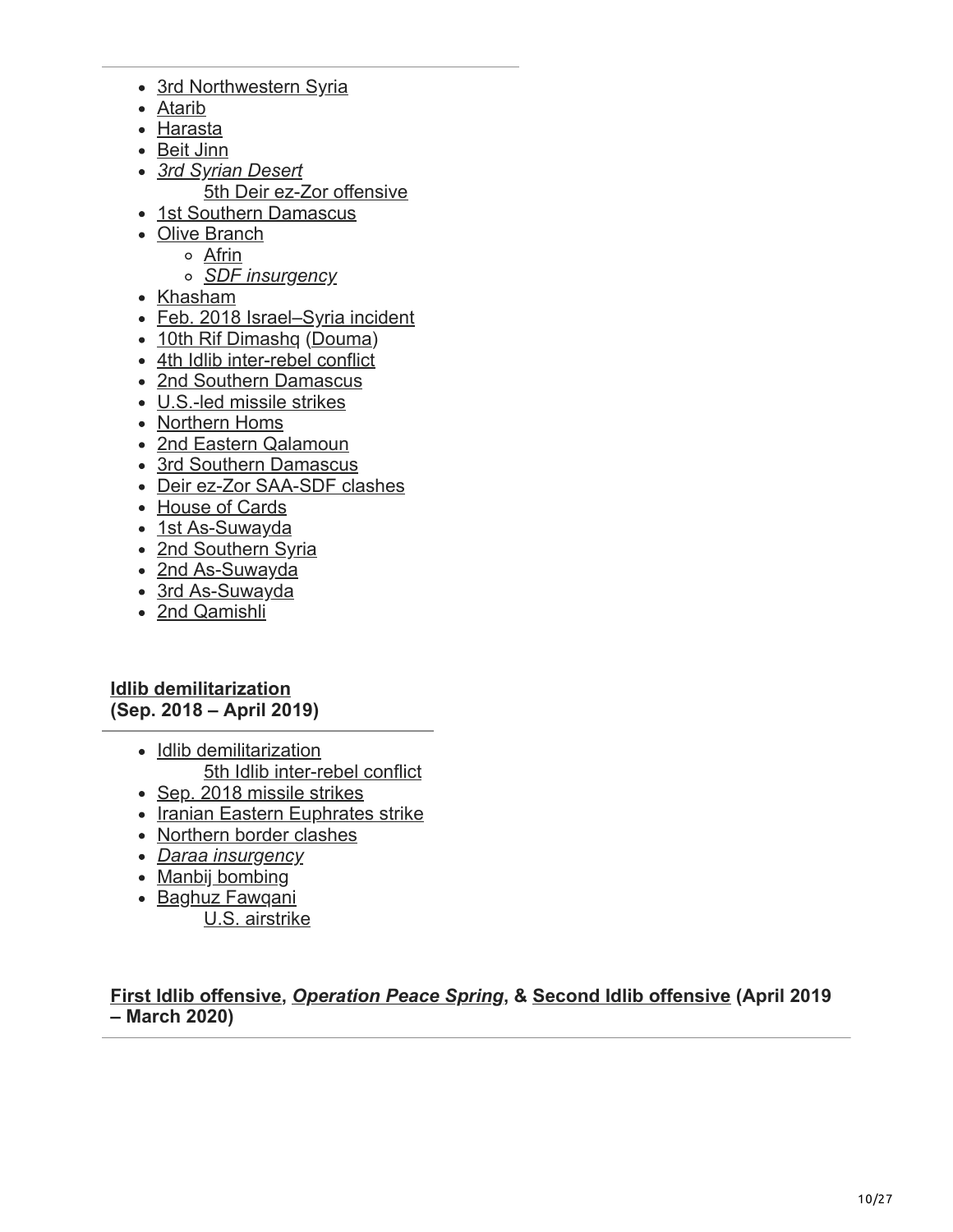- [4th Northwestern Syria](https://en.wikipedia.org/wiki/Northwestern_Syria_offensive_(April%E2%80%93August_2019))
- [Tell Rifaat](https://en.wikipedia.org/wiki/2019_Tell_Rifaat_clashes)
- [Raqqa & Azaz bombings](https://en.wikipedia.org/wiki/June_2019_Syria_bombings)
- [Hass bombing](https://en.wikipedia.org/wiki/Hass_refugee_camp_bombing)
- [Operation Peace Spring](https://en.wikipedia.org/wiki/2019_Turkish_offensive_into_north-eastern_Syria) [\(2nd Ras al-Ayn](https://en.wikipedia.org/wiki/Second_Battle_of_Ras_al-Ayn))
- [Operation Kayla Mueller](https://en.wikipedia.org/wiki/Death_of_Abu_Bakr_al-Baghdadi)
- [Northern Syria bombings](https://en.wikipedia.org/wiki/November_2019_Syria_bombings)
- [Qah](https://en.wikipedia.org/wiki/Qah_missile_strike)
- [5th Northwestern Syria](https://en.wikipedia.org/wiki/Northwestern_Syria_offensive_(December_2019%E2%80%93March_2020))
	- o [Balyun](https://en.wikipedia.org/wiki/2020_Balyun_airstrikes)
	- o [Operation Spring Shield](https://en.wikipedia.org/wiki/Operation_Spring_Shield)
- [2nd U.S.-led missile strikes](https://en.wikipedia.org/wiki/December_2019_United_States_airstrikes_in_Iraq_and_Syria)
- [1st Daraa clashes](https://en.wikipedia.org/wiki/March_2020_Daraa_clashes)

### **Idlib ceasefire (March 2020 – present)**

- [6th Idlib inter-rebel conflict](https://en.wikipedia.org/wiki/Idlib_Governorate_clashes_(June_2020))
- [Ayn Issa](https://en.wikipedia.org/wiki/2020%E2%80%932021_Ayn_Issa_clashes)
- [Qamishli & Al-Hasakah siege](https://en.wikipedia.org/wiki/Siege_of_Qamishli_and_Al-Hasakah)
- [3rd Qamishli](https://en.wikipedia.org/wiki/Battle_of_Qamishli_(2021))
- [2nd Daraa clashes](https://en.wikipedia.org/wiki/2021_Daraa_offensive)
- [7th Idlib inter-rebel conflict](https://en.wikipedia.org/wiki/Tahrir_al-Sham%E2%80%93Junud_al-Sham_conflict)
- [3rd Al-Hasakah city](https://en.wikipedia.org/wiki/Battle_of_al-Hasakah_(2022))
- [Abu Khashab massacre](https://en.wikipedia.org/wiki/Abu_Khashab_shooting)

### **[Syrian War spillover and international incidents](https://en.wikipedia.org/wiki/Spillover_of_the_Syrian_civil_war)**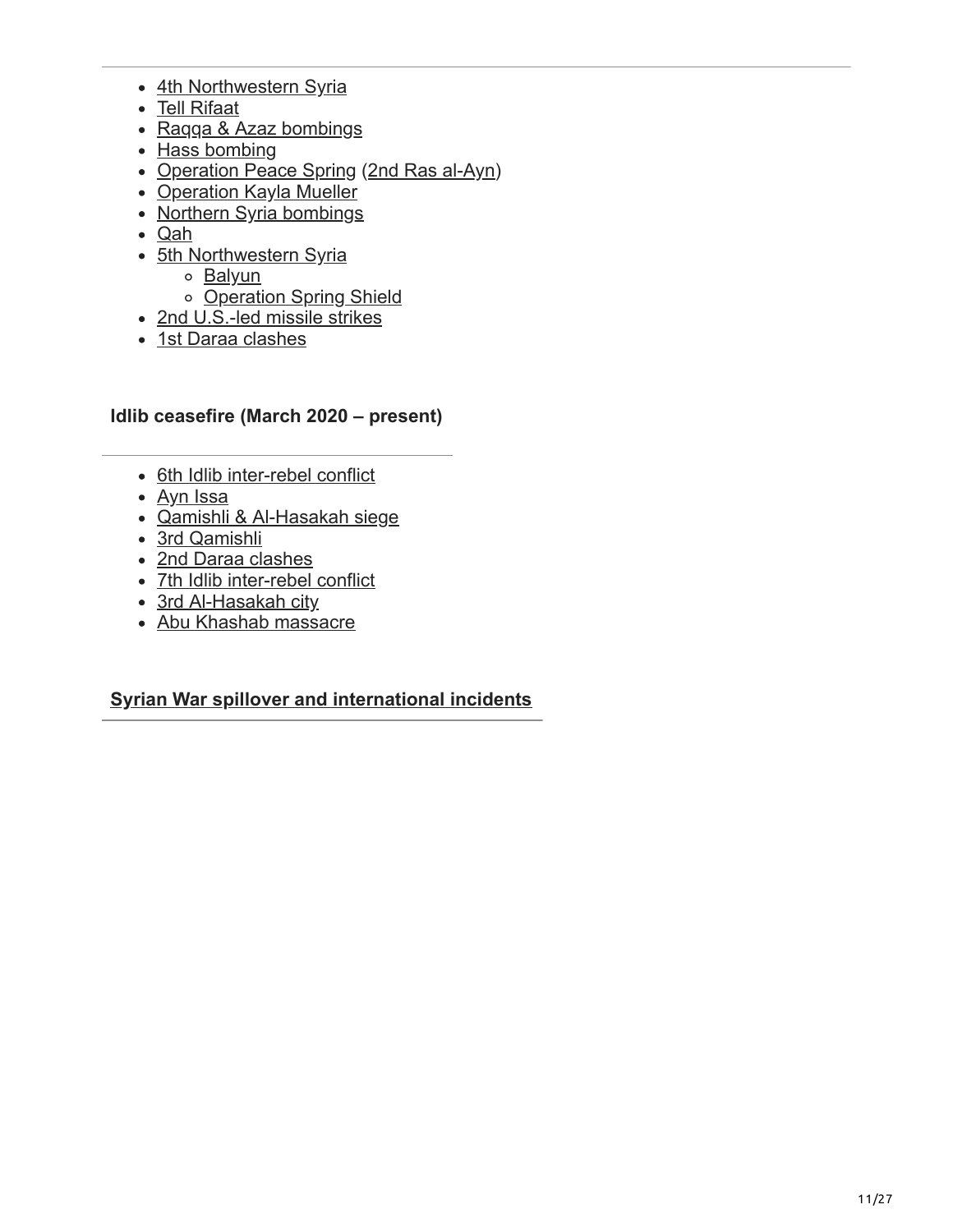[Lebanon spillover](https://en.wikipedia.org/wiki/Syrian_civil_war_spillover_in_Lebanon)

- [Lebanese–Syrian border](https://en.wikipedia.org/wiki/Lebanon%E2%80%93Syria_border_clashes)
- [Sidon](https://en.wikipedia.org/wiki/2013_Sidon_clash)
- o [Iranian embassy bombing](https://en.wikipedia.org/wiki/Iranian_embassy_bombing_in_Beirut)
- o [North Lebanon clashes](https://en.wikipedia.org/wiki/North_Lebanon_clashes_(2014))
- [Syrian–Turkish border incidents](https://en.wikipedia.org/wiki/Syrian%E2%80%93Turkish_border_clashes_during_the_Syrian_civil_war)
	- o [Turkish F4 shootdown](https://en.wikipedia.org/wiki/2012_Turkish_F-4_Phantom_shootdown)
	- o [Reyhanlı bombings](https://en.wikipedia.org/wiki/2013_Reyhanl%C4%B1_car_bombings)
	- o [Turkish occupation of northern Syria](https://en.wikipedia.org/wiki/Turkish_occupation_of_northern_Syria)
- [Kurdish riots](https://en.wikipedia.org/wiki/2014_Koban%C3%AE_protests)

[Jordanian–Syrian border incidents](https://en.wikipedia.org/wiki/Jordanian%E2%80%93Syrian_border_incidents_during_the_Syrian_civil_war)

[Israeli–Syrian ceasefire line](https://en.wikipedia.org/wiki/Israeli%E2%80%93Syrian_ceasefire_line_incidents_during_the_Syrian_civil_war)

- [February 2018 incident](https://en.wikipedia.org/wiki/February_2018_Israel%E2%80%93Syria_incident)
- [May 2018 incident](https://en.wikipedia.org/wiki/Operation_House_of_Cards)

#### [Iraqi–Syrian border incidents](https://en.wikipedia.org/wiki/War_in_Iraq_(2013%E2%80%932017))

- [Akashat](https://en.wikipedia.org/wiki/Akashat_ambush)
- [al-Shabah](https://en.wikipedia.org/wiki/Operation_al-Shabah)
- [Western Nineveh](https://en.wikipedia.org/wiki/Western_Nineveh_offensive_(2017))
- [Western Iraq](https://en.wikipedia.org/wiki/2017_Western_Iraq_campaign)

Spillover in Iran

- o [2017 Tehran attacks](https://en.wikipedia.org/wiki/2017_Tehran_attacks)
- [2017 Deir ez-Zor missile strike](https://en.wikipedia.org/wiki/Operation_Laylat_al-Qadr)

[Spillover in Turkey](https://en.wikipedia.org/wiki/Islamic_State-related_terrorist_attacks_in_Turkey)

- [Russian Su-24 shootdown](https://en.wikipedia.org/wiki/2015_Russian_Sukhoi_Su-24_shootdown)
- o **[Andrei Karlov](https://en.wikipedia.org/wiki/Assassination_of_Andrei_Karlov)**
- o [Balyun airstrikes](https://en.wikipedia.org/wiki/2020_Balyun_airstrikes)
- [Kafr Takharim airstrikes](https://en.wikipedia.org/wiki/2020_Kafr_Takharim_airstrike)

[Iran–Saudi Arabia proxy conflict](https://en.wikipedia.org/wiki/Iran%E2%80%93Saudi_Arabia_proxy_conflict)

**[Spillover in Europe](https://en.wikipedia.org/wiki/Islamic_terrorism_in_Europe)** 

#### **[Foreign involvement in the Syrian civil war](https://en.wikipedia.org/wiki/Foreign_involvement_in_the_Syrian_civil_war)**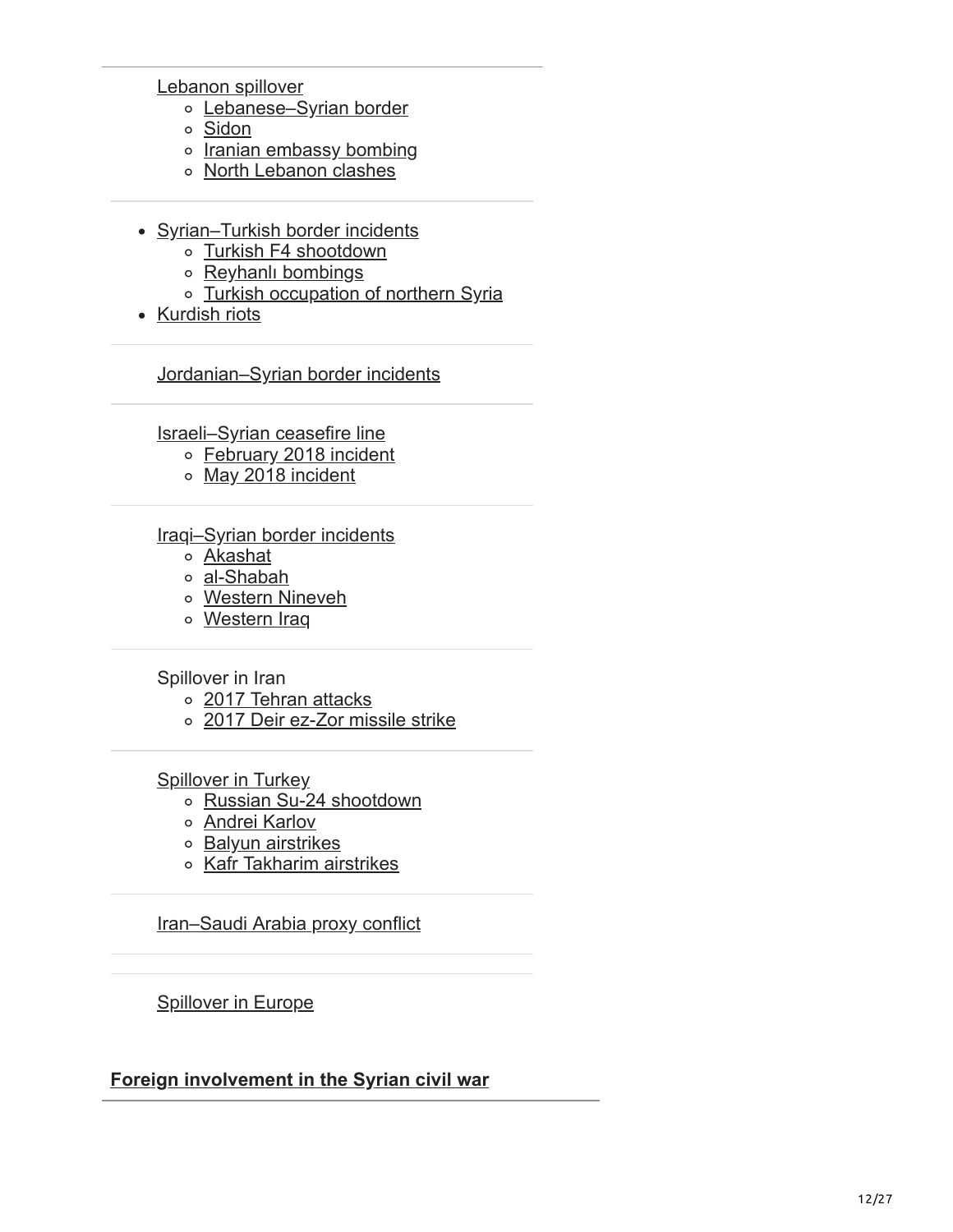### **Foreign intervention in behalf of Syrian Arab Republic**

- [Russian involvement](https://en.wikipedia.org/wiki/Russian_involvement_in_the_Syrian_civil_war)
	- [2015 military intervention](https://en.wikipedia.org/wiki/Russian_military_intervention_in_the_Syrian_civil_war)
- [Iranian involvement](https://en.wikipedia.org/wiki/Iranian_involvement_in_the_Syrian_civil_war)
	- [2017 missile strike](https://en.wikipedia.org/wiki/Operation_Laylat_al-Qadr)
	- [Iran–Israel conflict](https://en.wikipedia.org/wiki/Iran%E2%80%93Israel_conflict_during_the_Syrian_civil_war)
- [2012 Hezbollah involvement](https://en.wikipedia.org/wiki/Hezbollah_involvement_in_the_Syrian_civil_war)

### **Foreign intervention in behalf of Syrian Rebels**

- [Foreign rebel fighters](https://en.wikipedia.org/wiki/Foreign_fighters_in_the_Syrian_civil_war)
- [Turkish involvement](https://en.wikipedia.org/wiki/Turkish_involvement_in_the_Syrian_civil_war)
	- [Turkey–ISIL conflict](https://en.wikipedia.org/wiki/Islamic_State-related_terrorist_attacks_in_Turkey)
	- [Tomb of Suleyman Shah relocation](https://en.wikipedia.org/wiki/Tomb_of_Suleyman_Shah#Events_during_the_Syrian_Civil_War)
	- [Euphrates Shield](https://en.wikipedia.org/wiki/Operation_Euphrates_Shield)
	- [2017 airstrikes](https://en.wikipedia.org/wiki/April_2017_Turkish_airstrikes_in_Syria_and_Iraq)
	- o [Idlib Governorate operation](https://en.wikipedia.org/wiki/Turkish_military_operation_in_Idlib_Governorate)
	- [Afrin operation](https://en.wikipedia.org/wiki/Operation_Olive_Branch)
	- [2019 Turkish offensive into north-eastern Syria](https://en.wikipedia.org/wiki/2019_Turkish_offensive_into_north-eastern_Syria)
- [Israel's role](https://en.wikipedia.org/wiki/Israel%27s_role_in_the_Syrian_civil_war)

### **U.S.-led intervention against ISIL**

- [U.S.-led Intervention](https://en.wikipedia.org/wiki/American-led_intervention_in_the_Syrian_civil_war)
	- [Timeline](https://en.wikipedia.org/wiki/Timeline_of_the_American-led_intervention_in_the_Syrian_civil_war)
	- [List of attacks](https://en.wikipedia.org/wiki/List_of_United_States_attacks_on_Syria_during_the_Syrian_civil_war)
	- o [2014 rescue operation](https://en.wikipedia.org/wiki/2014_American_rescue_mission_in_Syria)
	- o [May 2015 raid](https://en.wikipedia.org/wiki/May_2015_U.S._special_forces_raid_in_Syria)
	- [2017 missile strikes](https://en.wikipedia.org/wiki/2017_Shayrat_missile_strike)
- [Qatari involvement](https://en.wikipedia.org/wiki/Qatari_involvement_in_the_Syrian_civil_war)
- [Jordanian intervention](https://en.wikipedia.org/wiki/Jordanian_intervention_in_the_Syrian_civil_war)
	- [Operation Martyr Muath](https://en.wikipedia.org/wiki/Operation_Martyr_Muath)
- [Lebanon's role](https://en.wikipedia.org/wiki/Lebanon%27s_role_in_the_Syrian_civil_war)
- [Saudi involvement](https://en.wikipedia.org/wiki/Saudi_Arabian_involvement_in_the_Syrian_civil_war)
- [2018 bombing](https://en.wikipedia.org/wiki/2018_missile_strikes_against_Syria)
- [Dutch involvement](https://en.wikipedia.org/wiki/Dutch_involvement_in_the_Syrian_civil_war)
- [German intervention](https://en.wikipedia.org/wiki/German_intervention_against_the_Islamic_State)
- [French intervention](https://en.wikipedia.org/wiki/Op%C3%A9ration_Chammal)
- [Australian intervention](https://en.wikipedia.org/wiki/Operation_Okra)
- [UK intervention](https://en.wikipedia.org/wiki/Operation_Shader)

The **Syrian Electronic Army** (**SEA**; [Arabic:](https://en.wikipedia.org/wiki/Arabic_language) الإلكتروني السوري الجیش (is a group of computer [hackers which first surfaced online in 2011 to support the government of Syrian Preside](https://en.wikipedia.org/wiki/Hacker_(computer_security))nt [Bashar al-Assad](https://en.wikipedia.org/wiki/Bashar_al-Assad)[. Using s](https://en.wikipedia.org/wiki/Denial-of-service_attack)[pammin](https://en.wikipedia.org/wiki/Spamming)[g, w](https://en.wikipedia.org/wiki/Denial-of-service_attack)[ebsite defacemen](https://en.wikipedia.org/wiki/Website_defacement)[t,](https://en.wikipedia.org/wiki/Denial-of-service_attack) [malware](https://en.wikipedia.org/wiki/Malware)[, p](https://en.wikipedia.org/wiki/Denial-of-service_attack)[hishing](https://en.wikipedia.org/wiki/Phishing)[, and denial-of](https://en.wikipedia.org/wiki/Denial-of-service_attack)service attacks, it has targeted terrorist organizations, political opposition groups, western news outlets, human rights groups and websites that are seemingly neutral to the Syrian conflict. It has also hacked government websites in the [Middle East](https://en.wikipedia.org/wiki/Middle_East) and Europe, as well as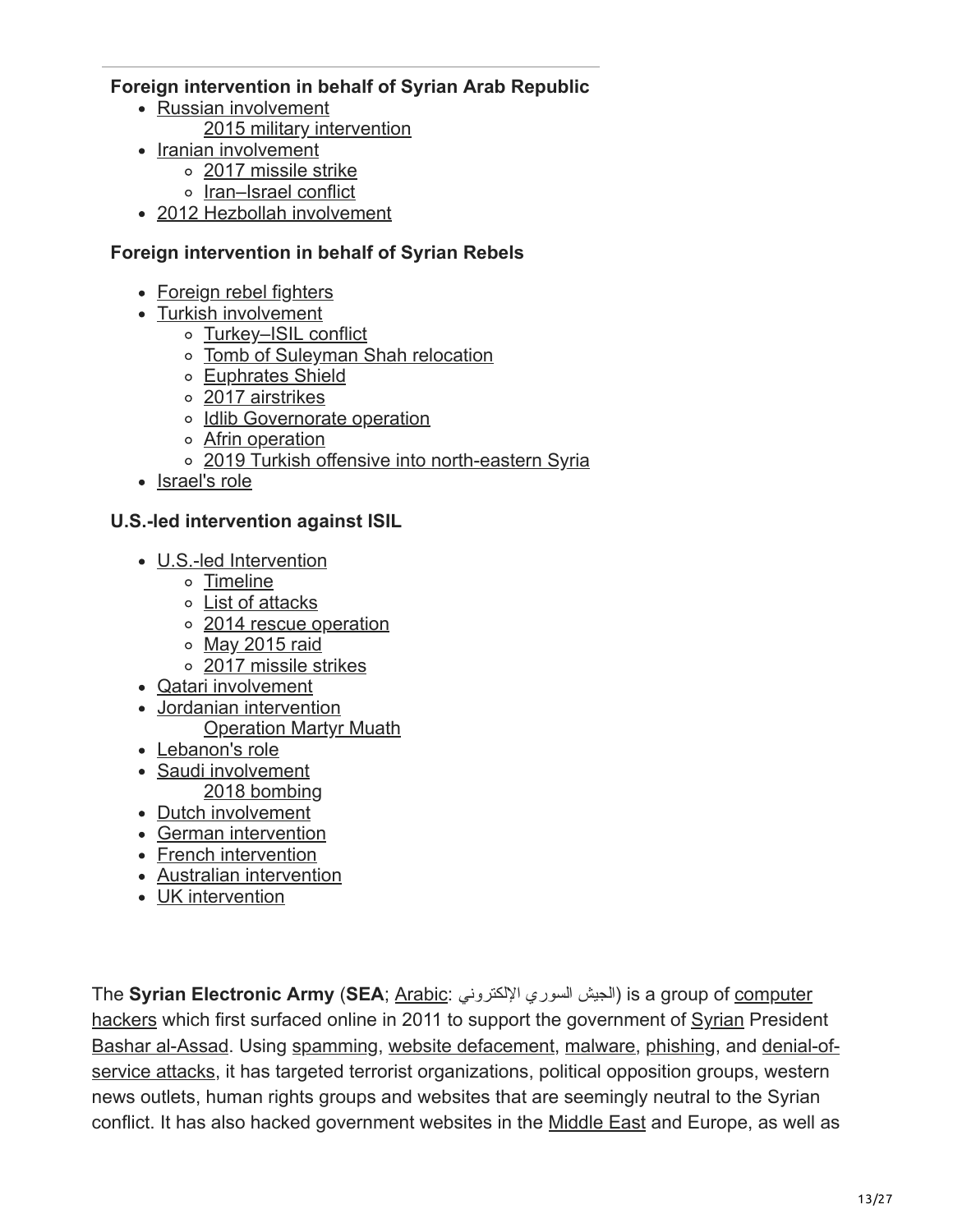US defense contractors. As of 2011 the SEA has been "the first Arab country to have a public Internet Army hosted on its national networks to openly launch [cyber attacks](https://en.wikipedia.org/wiki/Cyberwarfare) on its enemies". [2]

The precise nature of SEA's relationship with the [Syrian government](https://en.wikipedia.org/wiki/Syrian_government) has changed over time and is unclear.<sup>[3]</sup>

# **Origins and historical context**

In the 1990s Syrian President [Bashar al-Assad](https://en.wikipedia.org/wiki/Bashar_al-Assad) headed the [Syrian Computer Society](https://en.wikipedia.org/wiki/Syrian_Computer_Society), which is connected to the SEA, according to research by University of Toronto and University of Cambridge, UK.<sup>[2]</sup> There is evidence that a Syrian Malware Team goes as far back as January 1, 2011.<sup>[4]</sup> In February 2011, after years of <u>Internet censorship</u>, Syrian censors lifted a ban on [Facebook](https://en.wikipedia.org/wiki/Facebook) and [YouTube.](https://en.wikipedia.org/wiki/YouTube)<sup>[2]</sup> In April 2011, only days after anti-regime protests escalated in Syria, Syrian Electronic Army emerged on Facebook.<sup>[2]</sup> On May 5, 2011 the Syrian Computer Society registered SEA's website (syrian-es.com).<sup>[2]</sup> Because Syria's domain registration authority registered the hacker site, some security experts have written that the group was supervised by the Syrian state.<sup>[5]</sup> SEA claimed on its webpage to be no official entity, but "a group of enthusiastic Syrian youths who could not stay passive towards the massive distortion of facts about the recent uprising in Syria".<sup>[6]</sup> As soon as May 27, 2011 SEA had removed text that denied it was an official entity.<sup>[2]</sup> One commentator has noted that ["\[SEA\] volunteers might include Syrian diaspora; some of their hacks have used colloquial](https://en.wikipedia.org/wiki/Colloquial_English) English and [Reddit](https://en.wikipedia.org/wiki/Reddit) memes.<sup>[Z]</sup> In July 2011, it emerged that Bashar al-Assad's page on Facebook page was run by a member of the Syrian Electronic Army close to the regime, Haidara Suleiman, the son of powerful intelligence officer and former Syrian ambassador in Amman, <u>[Bahjat Suleiman](https://en.wikipedia.org/wiki/Bahjat_Suleiman).<sup>[8]</sup> He told AFP that "the official media is unfortunately weak... This</u> is why we use electronic media to show people what's going on."<sup>[8]</sup>

According to a 2014 report by security company Intelcrawler, SEA activity has shown links with "officials in Syria, Iran, Lebanon and Hezbollah."<sup>[9]</sup> A February 2015 article by *The New York Times* stated that "American intelligence officials" suspect the SEA is "actually Iranian".  $[10]$  However, no data has shown a link between Iran's and Syria's cyber attack patterns [according to an analysis of "open-source intelligence" by cyber security firm Recorded](https://en.wikipedia.org/wiki/Recorded_Future) Future. [11]

# **Online activities**

SEA has pursued activities in three key areas:

[Website defacement](https://en.wikipedia.org/wiki/Website_defacement) and electronic surveillance against [Syrian rebels](https://en.wikipedia.org/wiki/Syrian_rebels) and other opposition: The SEA has carried out surveillance to discover the identities and location of <u>Syrian rebels</u>, using [malware](https://en.wikipedia.org/wiki/Malware) (including the [Blackworm](https://en.wikipedia.org/wiki/Blackworm) tool),<sup>[4]</sup> [phishing,](https://en.wikipedia.org/wiki/Phishing) and denial [of service attacks. As of 2013 this electronic monitoring has extended to foreign aid](https://en.wikipedia.org/wiki/Denial_of_service_attacks) workers.<sup>[12]</sup>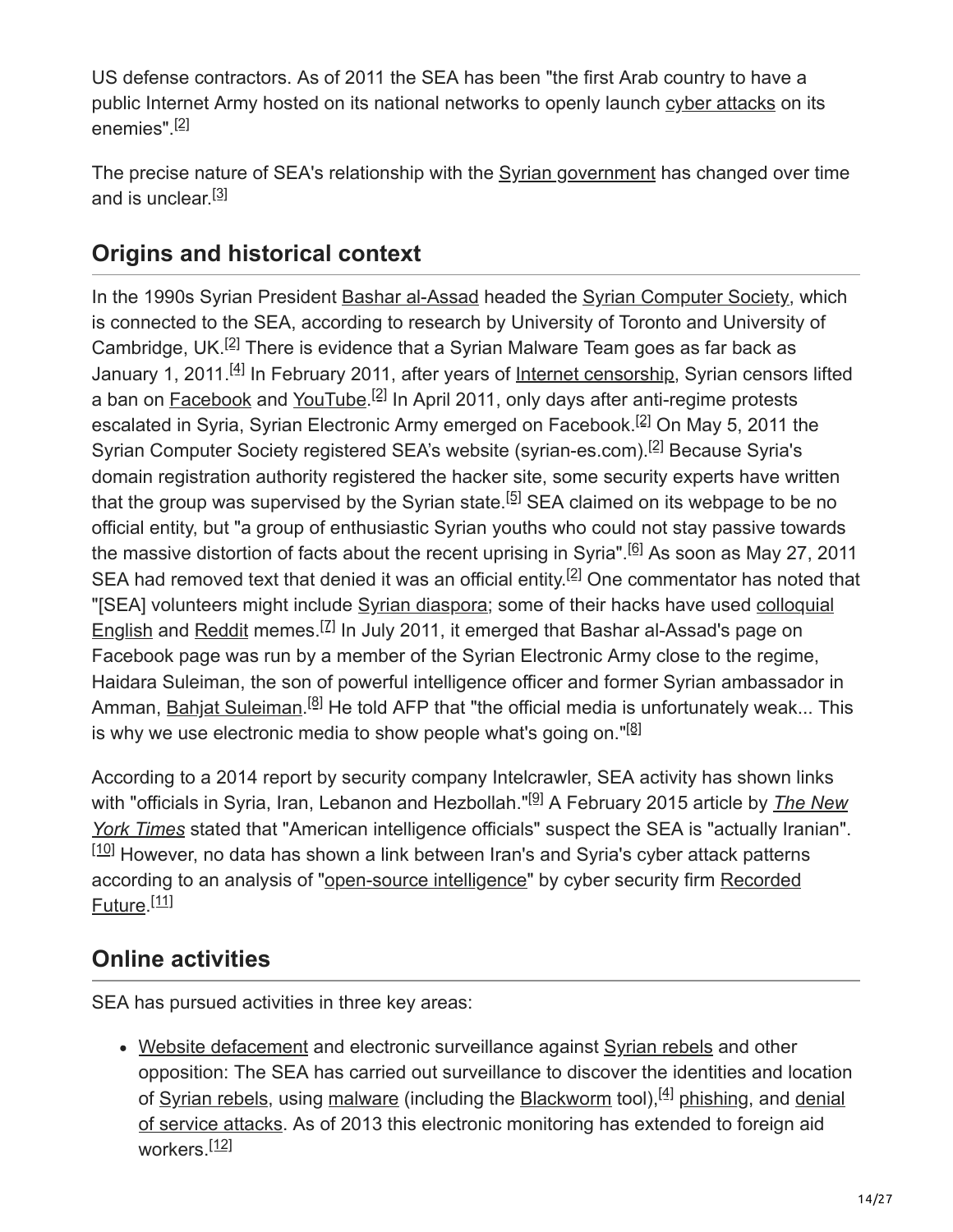- Defacement attacks against Western websites that it contends spread news hostile to the Syrian government: These have included news websites such as [BBC News](https://en.wikipedia.org/wiki/BBC_News), the [Associated Press,](https://en.wikipedia.org/wiki/Associated_Press) [National Public Radio](https://en.wikipedia.org/wiki/National_Public_Radio), [CBC News](https://en.wikipedia.org/wiki/CBC_News),<sup>[13]</sup> [Al Jazeera,](https://en.wikipedia.org/wiki/Al_Jazeera) *[Financial Times](https://en.wikipedia.org/wiki/Financial_Times)*, [The Daily Telegraph](https://en.wikipedia.org/wiki/The_Daily_Telegraph),<sup>[14]</sup> [The Washington Post](https://en.wikipedia.org/wiki/The_Washington_Post),<sup>[15]</sup> Syrian satellite broadcaster Orient TV, and Dubai-based <u>al-Arabia TV,  $^{[16]}$ </u> as well as rights organizations such as Human <u>Rights Watch.<sup>[17]</sup> SEA targets include VoIP</u> apps, such as <u>Viber<sup>[18]</sup> and Tango</u>.<sup>[19]</sup>
- Spamming popular Facebook pages with pro-regime comments:<sup>[20]</sup> The Facebook pages of President **[Barack Obama](https://en.wikipedia.org/wiki/Barack_Obama)** and former French President [Nicolas Sarkozy](https://en.wikipedia.org/wiki/Nicolas_Sarkozy) have been targeted by such spam campaigns.<sup>[21]</sup>
- Global [cyber espionage](https://en.wikipedia.org/wiki/Cyber_espionage): "technology and media companies, allied [military procurement](https://en.wikipedia.org/wiki/Military_procurement) officers, [US defense contractors,](https://en.wikipedia.org/wiki/List_of_US_defense_contractors) and foreign attaches and embassies".<sup>[22]</sup>

The SEA's tone and style vary from the serious and openly political to ironic statements intended as critical or pointed humor: SEA had "Exclusive: Terror is striking the #USA and [#Obama is Shamelessly in Bed with Al-Qaeda" tweeted from the Twitter account of](https://en.wikipedia.org/wiki/60_Minutes) *60 Minutes*, and in July 2012 posted "Do you think Saudi and Qatar should keep funding armed gangs in Syria in order to topple the government? #Syria," from [Al Jazeera](https://en.wikipedia.org/wiki/Al_Jazeera)'s Twitter account before the message was removed. In another attack, members of SEA used the BBC Weather Channel Twitter account to post the headline, "Saudi weather station down due to head on-collision with camel."<sup>[23]</sup> After *Washington Post* reporter Max Fisher called their jokes unfunny, one hacker associated with the group told a *[Vice](https://en.wikipedia.org/wiki/Vice_(magazine))* interview 'haters gonna hate.'"<sup>[<u>7]</u></sup>

# **Operating system**

On 31 October 2014, the SEA released a [Linux distribution](https://en.wikipedia.org/wiki/Linux_distribution) named SEANux.<sup>[24][25]</sup>

# **Timeline of notable attacks**

# **2011**

- July 2011: [University of California Los Angeles](https://en.wikipedia.org/wiki/University_of_California_Los_Angeles) website defaced by SEA hacker "The Pro". [26]
- September 2011: [Harvard University](https://en.wikipedia.org/wiki/Harvard_University) website defaced in what was called the work of a "sophisticated group or individual". The Harvard homepage was replaced with an image of Syrian president Bashar al-Assad with the message "Syrian Electronic Army Were Here".<sup>[27]</sup>

## **2012**

August 2012: The Twitter account of the [Reuters](https://en.wikipedia.org/wiki/Reuters) news agency sent 22 tweets with false information on the conflict in Syria. The Reuters news website was compromised, and posted a false report about the conflict to a journalist's blog.<sup>[29]</sup>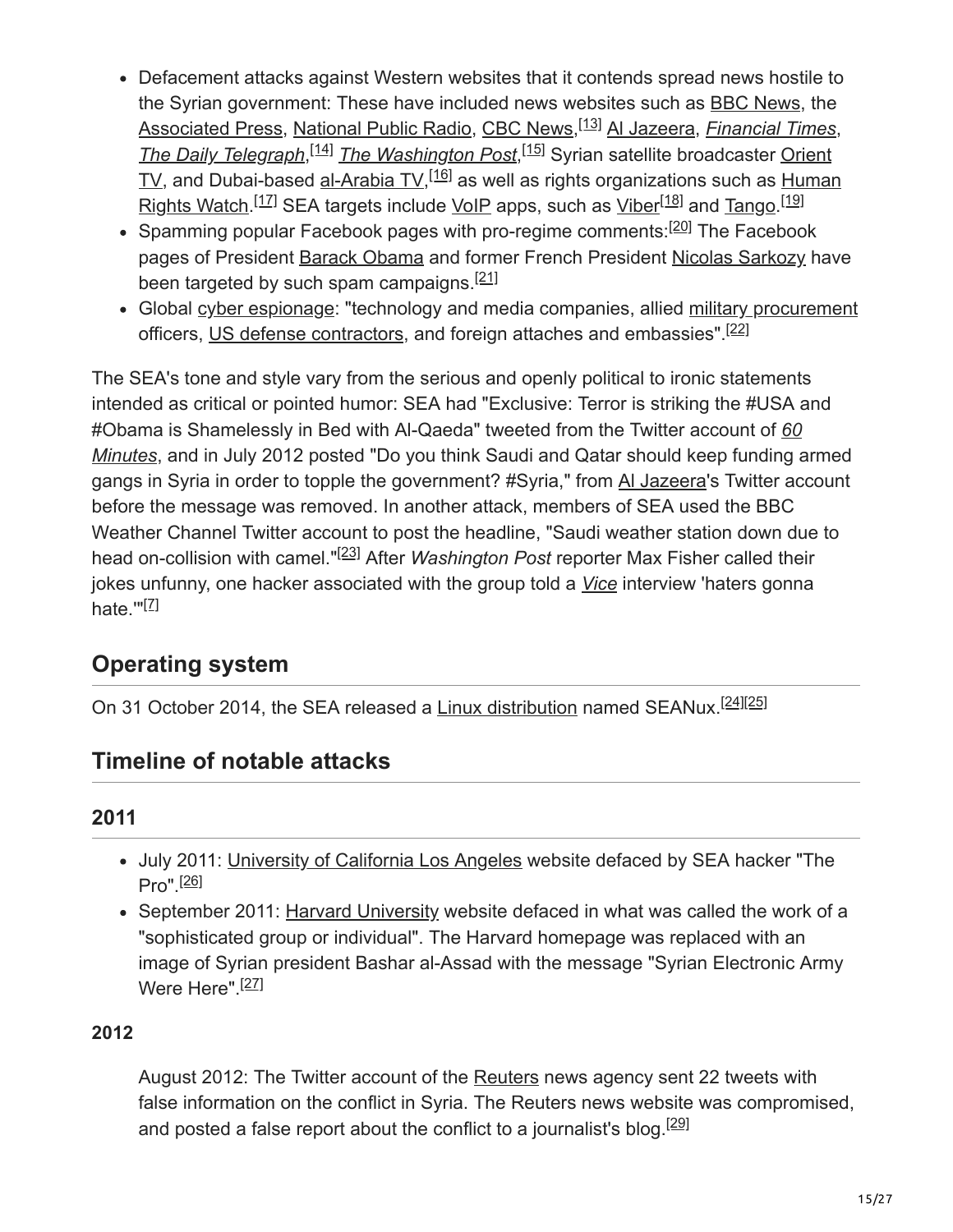- 20 April 2013: The Team Gamerfood homepage was defaced.<sup>[30]</sup>
- 23 April 2013: The [Associated Press](https://en.wikipedia.org/wiki/Associated_Press) Twitter account falsely claimed the [White House](https://en.wikipedia.org/wiki/White_House) had been bombed and President [Barack Obama](https://en.wikipedia.org/wiki/Barack_Obama) injured. This led to a US\$136.5 billion decline in value of the [S&P 500](https://en.wikipedia.org/wiki/S%26P_500) the same day.<sup>[31][32]</sup>
- May 2013: The Twitter account of *[The Onion](https://en.wikipedia.org/wiki/The_Onion)* was compromised by [phishing](https://en.wikipedia.org/wiki/Phishing) Google Apps accounts of *The Onion*'s employees. The platform was also used by the hackers to spread pro-Syrian tweets.<sup>[33][34]</sup>
- 24 May 2013: The <u>[ITV News London](https://en.wikipedia.org/wiki/ITV_News_London)</u> Twitter account was hacked.<sup>[35]</sup>
- On 26 May 2013: the Android applications of British broadcaster [Sky News](https://en.wikipedia.org/wiki/Sky_News) were hacked on Google Play Store.<sup>[36]</sup>
- 17 July 2013: [Truecaller](https://en.wikipedia.org/wiki/Truecaller) servers were hacked into by the Syrian Electronic Army.<sup>[37]</sup> The group claimed on its Twitter handle to have recovered 459 GiBs of database, primarily due to an older version of WordPress installed on the servers. The hackers released [Truecaller](https://en.wikipedia.org/wiki/Truecaller)'s alleged database host ID, username, and password via another tweet.<sup>[38]</sup> On 18 July 2013, TrueCaller confirmed on its blog that only their website was hacked, but claimed that the attack did not disclose any passwords or credit card information.<sup>[39]</sup>
- 23 July 2013: [Viber](https://en.wikipedia.org/wiki/Viber) servers were hacked, the support website replaced with a message and a supposed screenshot of data that was obtained during the intrusion.<sup>[40][41][18]</sup>
- 15 August 2013: Advertising service [Outbrain](https://en.wikipedia.org/wiki/Outbrain) suffered a spearphishing attack and SEA placed redirects into the websites of The Washington Post, Time, and CNN.<sup>[42]</sup>
- 27 August 2013: NYTimes.com had its DNS redirected to a page that displayed the message "Hacked by SEA" and Twitter's domain registrar was changed.<sup>[43]</sup>
- 28 August 2013: Twitter's DNS registration showed the SEA as its Admin and Tech contacts, and some users reported that the site's [Cascading Style Sheets](https://en.wikipedia.org/wiki/Cascading_Style_Sheets) (CSS) had been compromised.<sup>[44]</sup>
- 29–30 August 2013: *The New York Times*, *The Huffington Post*, and Twitter were knocked down by the SEA. A person claiming to speak for the group stepped forward to tie these attacks to the increasing likelihood of U.S military action in response to al-Assad using chemical weapons. A self-described operative of the SEA told ABC News in an e-mail exchange: "When we hacked media we do not destroy the site but only publish on it if possible, or publish an article [that] contains the truth of what is happening in Syria. ... So if the USA launch attack on Syria we may use methods of causing harm, both for the U.S. economy or other."<sup>[45]</sup>
- 2–3 September 2013: Pro-Syria hackers broke into the Internet recruiting site for the [US Marine Corps](https://en.wikipedia.org/wiki/US_Marine_Corps), posting a message that urged US soldiers to refuse orders if Washington decides to launch a strike against the Syrian government. The site, www.marines.com, was paralyzed for several hours and redirected to a sevensentence message "delivered by SEA".<sup>[46]</sup>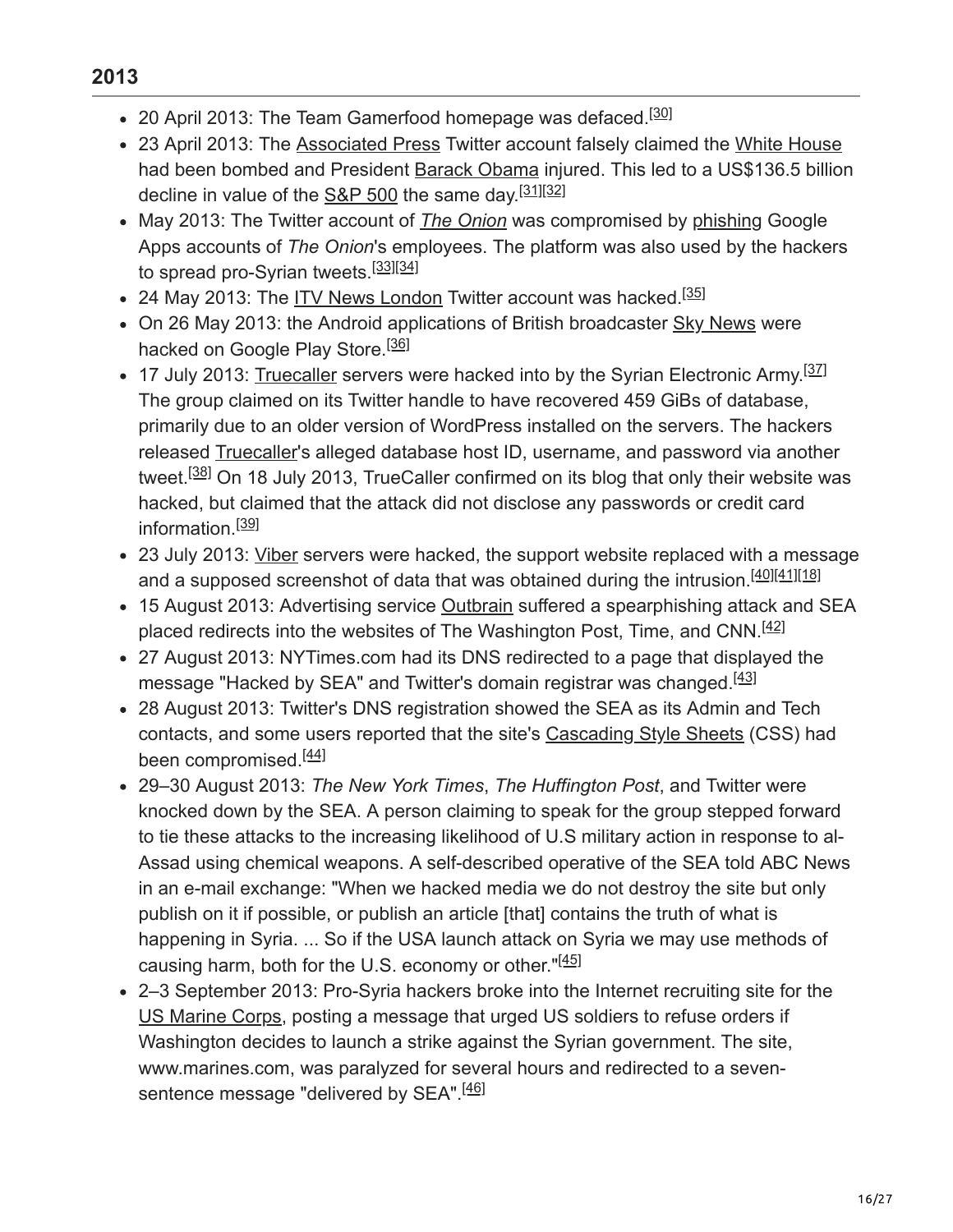- 30 September 2013: The [Global Post](https://en.wikipedia.org/wiki/Global_Post)'s official Twitter account and website were hacked. SEA posted through their Twitter account, "Think twice before you publish untrusted informations *[sic]* about Syrian Electronic Army" and "This time we hacked your website and your Twitter account, the next time you will start searching for new job"<sup>[<u>47]</u></sup>
- 28 October 2013: By gaining access to the Gmail account of an [Organizing for Action](https://en.wikipedia.org/wiki/Organizing_for_Action) staffer, the SEA altered shortened URLs on President Obama's Facebook and Twitter accounts to point to a 24-minute pro-government video on [YouTube](https://en.wikipedia.org/wiki/YouTube).<sup>[48]</sup>
- 9 November 2013: SEA hacked the website of VICE, a no-affiliate news/documentary/blog website, which has filmed numerous times in Syria with the side of the Rebel forces. Logging into vice.com redirected to what appeared to be the SEA homepage.
- [12 November 2013: SEA hacked the Facebook page of Matthew VanDyke, a Libyan](https://en.wikipedia.org/wiki/2011_Libyan_Civil_War) Civil War veteran and pro-rebel news reporter.

## **2014**

- 1 January 2014: SEA hacked [Skype](https://en.wikipedia.org/wiki/Skype)'s Facebook, Twitter and blog, posting an SEA related picture and telling users not to use Microsoft's e-mail service [Outlook.com](https://en.wikipedia.org/wiki/Outlook.com) formerly known as Hotmail—claiming that Microsoft sells user information to the government.<sup>[49]</sup>
- 11 January 2014: SEA hacked the [Xbox](https://en.wikipedia.org/wiki/Xbox) Support Twitter pages and directed tweets to the group's website.<sup>[50]</sup>
- 22 January 2014: SEA hacked the official [Microsoft Office](https://en.wikipedia.org/wiki/Microsoft_Office) Blog, posting several images and tweeted about the attack.<sup>[51]</sup>
- 23 January 2014: CNN's HURACAN CAMPEÓN 2014 official Twitter account showed two messages, including a photo of the Syrian Flag composed of binary code. CNN removed the Tweets within 10 minutes.<sup>[52][53][54]</sup>
- 3 February 2014: SEA hacked the websites of [eBay](https://en.wikipedia.org/wiki/EBay) and [PayPal](https://en.wikipedia.org/wiki/PayPal) UK. One source reported the hackers said it was just for show and that they took no data.<sup>[55]</sup>
- 6 February 2014: SEA hacked the DNS of [Facebook.](https://en.wikipedia.org/wiki/Facebook) Sources said the registrant contact details were restored and Facebook confirmed that no traffic to the website was hijacked, and that no users of the social network were affected.<sup>[56]</sup>
- 14 February 2014: SEA hacked the **[Forbes](https://en.wikipedia.org/wiki/Forbes)** website and their Twitter accounts.<sup>[57]</sup>
- 26 April 2014: SEA hacked the information security-related [RSA Conference](https://en.wikipedia.org/wiki/RSA_Conference) website. [58]
- [18 June 2014: SEA hacked the websites of British newspapers](https://en.wikipedia.org/wiki/The_Sun_(United_Kingdom)) *The Sun (United Kingdom)* and *[The Sunday Times](https://en.wikipedia.org/wiki/The_Sunday_Times)*. [59]
- 22 June 2014: The Reuters website was hacked a second time and showed a SEA message condemning Reuters for "publishing false articles about Syria". Hackers compromised the website, corrupting ads served by [Taboola.](https://en.wikipedia.org/wiki/Taboola)<sup>[60]</sup>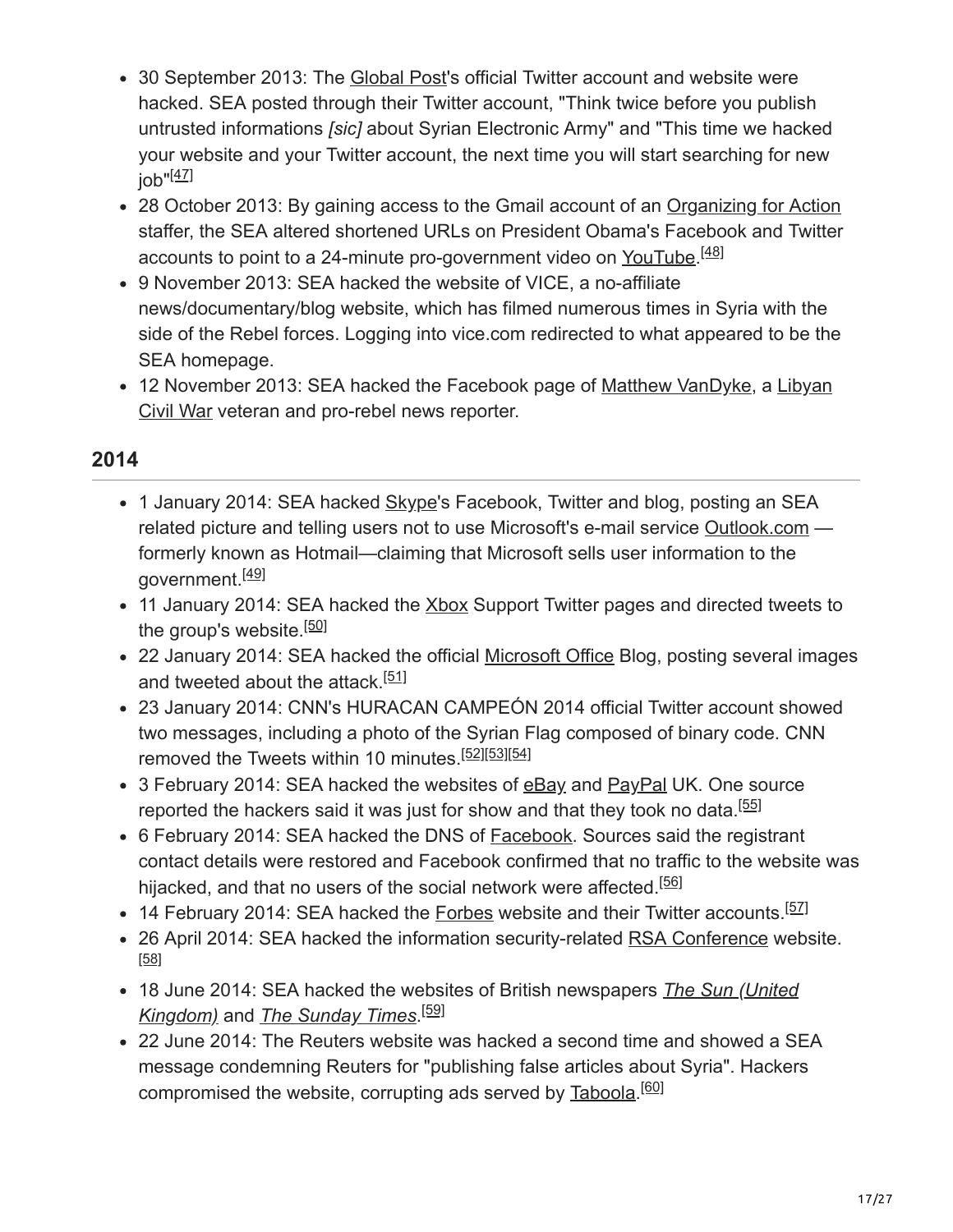27 November 2014: SEA hacked hundreds of sites through hijacking [Gigya'](https://en.wikipedia.org/wiki/Gigya)s comment system of prominent websites, displaying a message "You've been hacked by the [Syrian Electronic Army\(SEA\)." Affected websites included the](https://en.wikipedia.org/wiki/Aberdeen_Evening_Express) *Aberdeen Evening Express*, Logitech, Forbes, *[The Independent](https://en.wikipedia.org/wiki/The_Independent)* UK Magazine, *[London Evening Standard](https://en.wikipedia.org/wiki/London_Evening_Standard)*, *[The Telegraph](https://en.wikipedia.org/wiki/The_Daily_Telegraph)*, [NBC,](https://en.wikipedia.org/wiki/NBC) the [National Hockey League,](https://en.wikipedia.org/wiki/National_Hockey_League) Finishline.com, PCH.com, Time Out [New York and t3.com \(a tech website\), stv.com, Walmart Canada, PacSun,](https://en.wikipedia.org/wiki/Time_Out_New_York) *[Daily Mail](https://en.wikipedia.org/wiki/Mail_Online)* websites, bikeradar.com (cycling website), [SparkNotes](https://en.wikipedia.org/wiki/SparkNotes), millionshort.com, Milenio.com, Mediotiempo.com, Todobebe.com and myrecipes.com, Biz Day SA, BDlive South Africa, muscleandfitness.com, and [CBC News.](https://en.wikipedia.org/wiki/CBC_News)<sup>[61]</sup>

## **2015**

21 January 2015: French newspaper *[Le Monde](https://en.wikipedia.org/wiki/Le_Monde)* wrote that SEA hackers "managed to infiltrate our publishing tool before launching a denial of service".<sup>[62][63]</sup>

### **2018**

17 May 2018: Two suspects were indicted by the United States for "conspiracy" for hacking several US websites.<sup>[64]</sup>

### **2021**

October 2021: [Facebook](https://en.wikipedia.org/wiki/Facebook) discovers the presence of several fake accounts run by the SEA and its affiliated organizations. The accounts had reportedly been used to target Syrian opposition figures and human rights activists, as well as members of the [YPG](https://en.wikipedia.org/wiki/YPG) and <u>White Helmets</u>.<sup>[65][66]</sup>

# **Legal actions**

10 May 2016: Syrian Electronic Army member Peter Romar was extradited from Germany to the United States to face charges brought by the Department of Justice for engaging in a "a multi-year criminal conspiracy to conduct computer intrusions against perceived detractors of President Bashar al-Assad, including media entities, the White House and foreign governments."<sup>[67][68]</sup>

## **See also**

- [Advanced persistent threat](https://en.wikipedia.org/wiki/Advanced_persistent_threat)
- [Hacktivism](https://en.wikipedia.org/wiki/Hacktivism)
- [Internet censorship in Syria](https://en.wikipedia.org/wiki/Internet_censorship_in_Syria)
- [PLA Unit 61398](https://en.wikipedia.org/wiki/PLA_Unit_61398)
- [Tailored Access Operations](https://en.wikipedia.org/wiki/Tailored_Access_Operations)

## **References**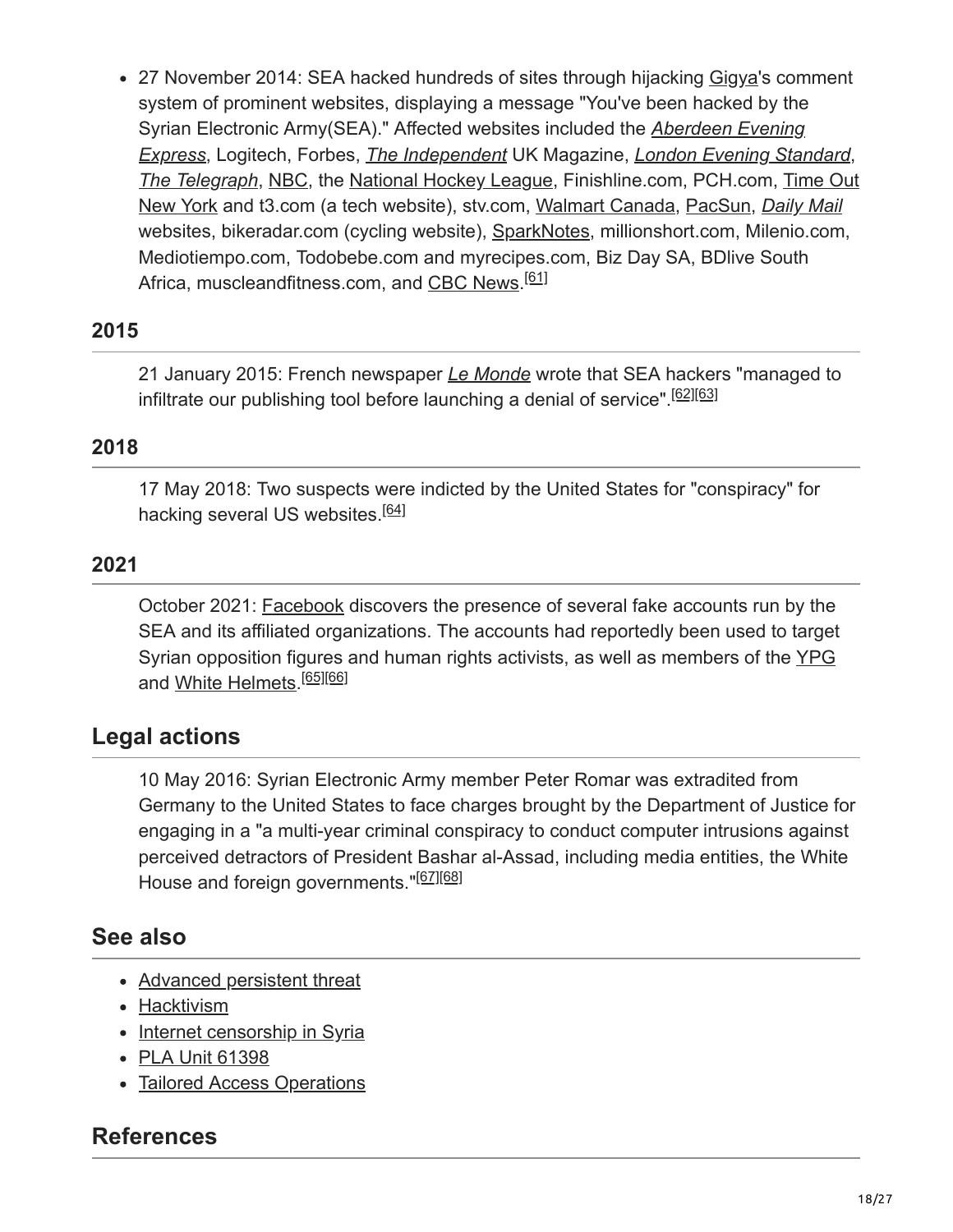- 1. **^** *["Syrian Electronic Army".](https://web.archive.org/web/20140901205100/http://www.sea.sy/index/en#story) Syrian Electronic Army. Archived from [the original](http://www.sea.sy/index/en#story) on 1 September 2014.*
- 2. ^ *Noman, Helmi (May 30, 2011). "The Emergence of Open and Organized a b c d e f [Pro-Government Cyber Attacks in the Middle East: The Case of the Syrian Electronic](https://opennet.net/emergence-open-and-organized-pro-government-cyber-attacks-middle-east-case-syrian-electronic-army) Army". Open Net Initiative. Retrieved 22 July 2013.*
- 3. **^** *Perlroth, Nicole (17 May 2013). ["Hunting for Syrian Hackers' Chain of Command".](https://www.nytimes.com/2013/05/18/technology/financial-times-site-is-hacked.html?pagewanted=all&_r=0) New York Times. Retrieved 22 July 2013.*
- 4. ^ <sup>a b</sup> Wilhoit, Kyle; Haq, Thoufique (August 29, 2014). <u>"Connecting the Dots: Syrian</u> *Malware Team Uses BlackWorm for Attacks" (blog). FireEye Inc, cyber security company. Retrieved October 15, 2014.*
- 5. **^** *Gallagher, Sean (May 8, 2013). "Network Solutions seizes over 700 domains [registered to Syrians". Ars Technica. Retrieved October 15, 2014. The Syrian](https://arstechnica.com/tech-policy/2013/05/network-solutions-seized-over-700-domains-registered-to-syrians/) Computer Society acts as Syria's domain registration authority and regulates the Internet within Syria, and is also believed to be connected to Syria's state security apparatus. The Syrian Computer Society registered .sy domain names for the Syrian Electronic Army's servers, giving the hacker group a national-level domain name (sea.sy) rather than a .com or other non-government address, signifying its status as at least a state-supervised operation.*
- 6. **^** *Fowler, Sarah (April 25, 2013). ["Who is the Syrian Electronic Army?".](https://www.bbc.co.uk/news/world-middle-east-22287326) BBC News. Retrieved October 15, 2014.*
- 7. ^ <sup>a b</sup> Peterson, Andrea (2013-08-15). <u>"The Post just got hacked by the Syrian</u> *[Electronic Army. Here's who they are". The Washington Post. Retrieved 2013](https://www.washingtonpost.com/blogs/the-switch/wp/2013/08/15/the-post-just-got-hacked-by-the-syrian-electronic-army-heres-who-they-are/)-08-28.*
- 8. ^  $a$  *b* Nahhas, Lynne (11 July 2011). <u>["Syria's secret war against the cyber dissidents"](https://sg.news.yahoo.com/syrias-secret-war-against-cyber-dissidents-150030382.html)</u>. *[AFP](https://en.wikipedia.org/wiki/Agence_France-Presse).*
- 9. **^** *[Robertson, Jordan. "Three Things You Should Know About the Syrian Electronic](https://www.bloomberg.com/news/articles/2014-03-24/three-things-you-should-know-about-the-syrian-electronic-army) Army". No. 24 March 2014. Bloomberg. Retrieved 2 February 2015.*
- 10. **^** *[Sanger, David E. \(1 February 2015\). "Hackers Use Old Lure on Web to Help Syrian](https://www.nytimes.com/2015/02/02/world/middleeast/hackers-use-old-web-lure-to-aid-assad.html?_r=0) Government". New York Times. Retrieved 2 February 2015. ... the cybervandalism carried out in recent years by the Syrian Electronic Army, which American intelligence officials suspect is actually Iranian, and has conducted strikes against targets in the United States, including the website of The New York Times.*
- 11. **^** *[King, Rachael \(September 5, 2013\). "Data Shows No Link Between Syrian Electronic](https://blogs.wsj.com/cio/2013/09/05/data-shows-no-link-between-syrian-electronic-army-and-iran/) Army and Iran". Wall Street Journal. Retrieved 2 February 2015.*
- 12. **^** *Perlroth, Nicole (17 May 2013). ["Hunting for Syrian hackers' Chain of Command".](https://www.nytimes.com/2013/05/18/technology/financial-times-site-is-hacked.html?pagewanted=all&_r=0) New York Times. Retrieved 22 July 2013.*
- 13. **^** *[Love, Dylan \(22 May 2013\). "10 Reasons to Worry About the Syrian Electronic](http://www.businessinsider.com/syrian-electronic-army-2013-5?op=1) Army". Business Insider. Retrieved 22 July 2013.*
- 14. **^** *["Editor's note"](https://www.washingtonpost.com/blogs/ask-the-post/wp/2013/08/15/editors-note/). The Washington Post. August 15, 2013. Retrieved August 15, 2013.*
- 15. ^ a b Crook, Jordan (2013-07-23). ["Viber Attacked By Syrian Electronic Army"](https://techcrunch.com/2013/07/23/viber-attacked-by-syrian-electronic-army/). *[TechCrunch](https://en.wikipedia.org/wiki/TechCrunch). Retrieved 2019-03-08.*
- 16. **^** *[Rubenking, Neil J. \(2013-07-23\). "Syrian Electronic Army Hacked Tango Chat App; Is](https://securitywatch.pcmag.com/hacking/313992-syrian-electronic-army-hacked-tango-chat-app-is-your-site-next) Your Site Next?". [PC Magazine](https://en.wikipedia.org/wiki/PC_Magazine). Retrieved 2019-03-08.*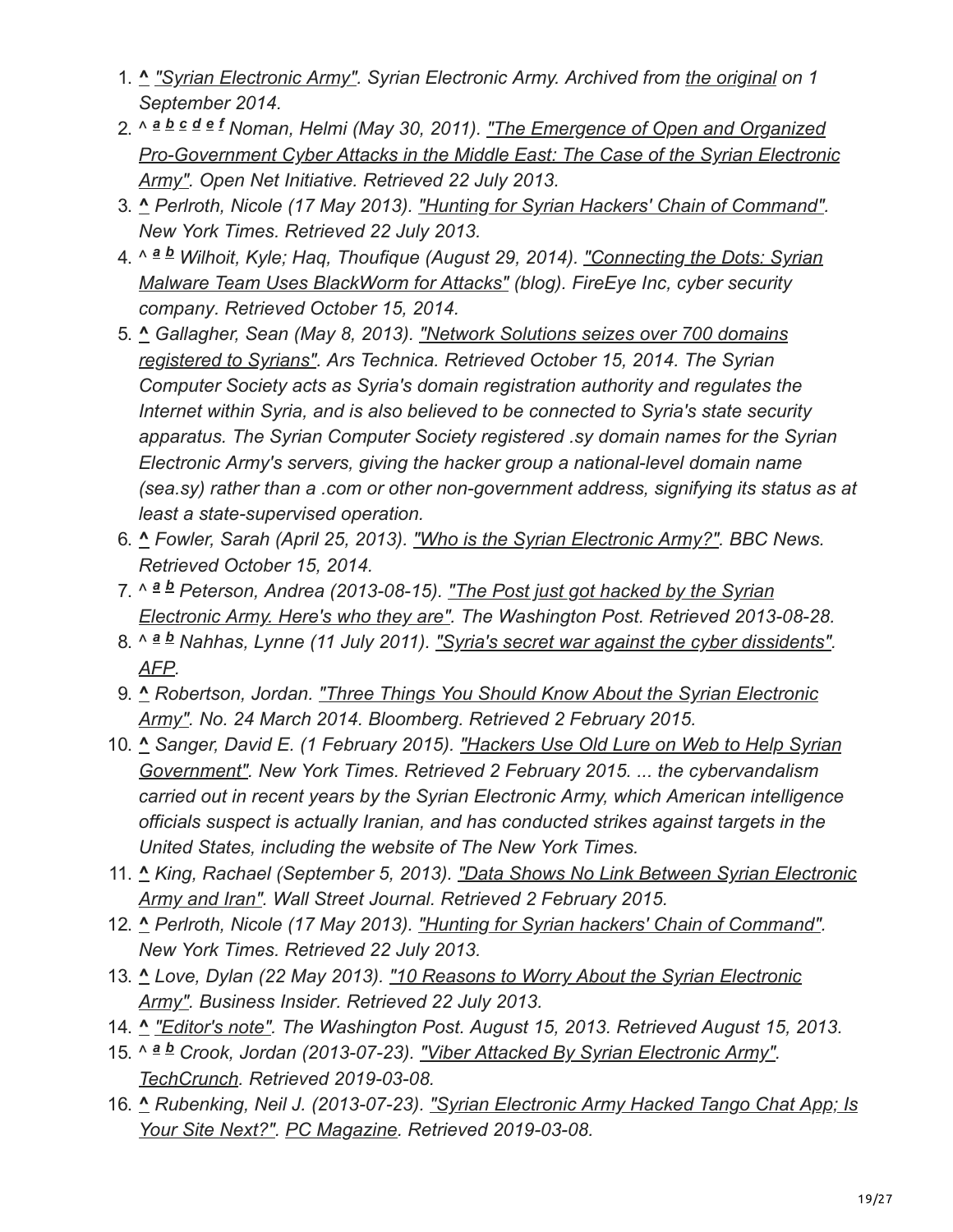- 17. **^** *Abbas, Mohammed (June 21, 2012). ["Syria activists using U.S. tech to beat curbs".](https://www.reuters.com/article/us-syria-us-technology-idUSBRE85K14C20120621) Reuters. Retrieved June 21, 2012.*
- 18. **^** Sarah Fowler ["Who is the Syrian Electronic Army?"](https://www.bbc.co.uk/news/world-middle-east-22287326), BBC News, 25 April 2013
- 19. **^** *["Syrian Electronic Army Hacktivision to Cyber Espionage?"](http://intelcrawler.com/ic-sea.pdf) (PDF). intelcrawler.com. IntelCrawler (PGP). 20 March 2014. p. 94. Retrieved 22 March 2015.*
- 20. **^** *[Schroeder, Audra \(2013-05-02\). "Is it time to start taking the Syrian Electronic Army](http://www.dailydot.com/society/syrian-electronic-army-twitter-hack-interview/) seriously?". The Daily Dot. Retrieved 2013-08-28.*
- 21. **^** *[SyrianElectronicArmy \(31 October 2014\). "#SEANux is now released and available](https://twitter.com/Official_SEA16/status/528305997513633792) for download!" (Twitterfeed).*
- 22. **^** *[Sterling, Bruce \(6 July 2011\). "Syrian Electronic Army Invades University of California](https://www.wired.com/beyond_the_beyond/2011/07/syrian-electronic-army-invades-university-of-california-los-angeles) Los Angeles". Wired. Retrieved 10 September 2013.*
- 23. **^** *Coughlan, Sean (26 September 2011). ["Harvard website hacked by Syria protesters"](https://www.bbc.co.uk/news/education-15061377). BBC. Retrieved 10 September 2013.*
- 24. **^** *Holt, Kris (26 April 2012). ["Syrian hackers take down LinkedIn's official blog".](http://www.dailydot.com/news/syrian-hackers-linked-in-blog-hack/) The Daily Dot. Retrieved 10 September 2013.*
- 25. **^** *[Howell, Martin \(5 August 2012\). "Reuters Twitter account hacked, false tweets about](https://www.reuters.com/article/net-us-reuters-syria-hacking-idUSBRE8721B420120806) Syria sent". Reuters. Retrieved 10 September 2013.*
- 26. **^** Spillus, Alex ["Who is the Syrian Electronic Army?"](https://www.telegraph.co.uk/news/worldnews/middleeast/syria/10014982/Who-is-the-Syrian-Electronic-Army.html), *The Telegraph*, 24 April 2013
- 27. **^** [Peter Foster "'Bogus' AP tweet about explosion at the White House wipes billions off](https://www.telegraph.co.uk/finance/markets/10013768/Bogus-AP-tweet-about-explosion-at-the-White-House-wipes-billions-off-US-markets.html) US markets", *The Telegraph*, 23 April 2013
- 28. **^** *["ITV News Twitter account hacked by Syrian Electronic Army".](https://www.reuters.com/article/net-us-itv-news-hackers-idUSBRE94N0NC20130524) Reuters. May 24, 2013. Retrieved 22 March 2015. Just kidding. The Syrian Electronic Army was here.*
- 29. **^** *Richard Chirgwin (26 May 2013). ["Sky News Google Play page defaced"](https://www.theregister.co.uk/2013/05/26/sky_news_google_play_hack/). The Register. Situation Publishing. Retrieved 22 March 2015.*
- 30. **^** ["Truecaller Database hacked by Syrian Electronic Army"](http://www.ehackingnews.com/2013/07/truecaller-database-hacked-by-syrian.html) [Archived](https://web.archive.org/web/20130720233655/http://www.ehackingnews.com/2013/07/truecaller-database-hacked-by-syrian.html) 2013-07-20 at the [Wayback Machine,](https://en.wikipedia.org/wiki/Wayback_Machine) Sabari Selvan, E Hacking News, 17 July 2013.
- 31. **^** ["Syrian hackers Use Outbrain to Target The Washington Post, Time, and CNN"](http://www.theatlanticwire.com/global/2013/08/syrian-hackers-use-outbrain-target-washington-post-time-and-cnn/68370/) [Archived](https://web.archive.org/web/20131019134758/http://www.theatlanticwire.com/global/2013/08/syrian-hackers-use-outbrain-target-washington-post-time-and-cnn/68370/) 2013-10-19 at the [Wayback Machine](https://en.wikipedia.org/wiki/Wayback_Machine), Philip Bump, *The Atlantic Wire*, 15 August 2013. Retrieved 15 August 2013.
- 32. **^** *[Choney, Suzanne \(August 28, 2013\). "New York Times hacked, Syrian Electronic](http://www.nbcnews.com/technology/new-york-times-hacked-syrian-electronic-army-suspected-8C11016739) Army suspected". NBC News. Retrieved 2013-08-28.*
- 33. **^** *["US Marines website hacked Indistan News"](https://web.archive.org/web/20150924034508/http://www.indistannews.com/us-marines-website-hacked/). Archived from [the original](http://www.indistannews.com/us-marines-website-hacked/) on 24 September 2015. Retrieved 14 November 2014.*
- 34. **^** *[Paulson, Amanda \(29 October 2013\). "Syrian Electronic Army says it hacked Obama](http://www.csmonitor.com/USA/DC-Decoder/Decoder-Wire/2013/1029/Syrian-Electronic-Army-says-it-hacked-Obama-accounts) accounts". [Christian Science Monitor.](https://en.wikipedia.org/wiki/Christian_Science_Monitor) Retrieved 5 November 2013.*
- 35. **^** *[Shira Ovide \(1 January 2014\). "Skype Social Media Accounts Hacked by Syrian](https://blogs.wsj.com/digits/2014/01/01/skype-social-media-accounts-hacked-by-sea/) Electronic Army". Wall Street Journal. Dow Jones. Retrieved 22 March 2015.*
- 36. **^** *[Mandalia, Ravi \(11 January 2014\). "SEA hijacks official Xbox Support Twitter](http://www.techienews.co.uk/974686/sea-hijacks-official-xbox-support-twitter-account/) account". Techienews.co.uk. Retrieved 12 January 2014.*
- 37. **^** *Lucian Constantin (21 January 2014). "Syrian Electronic Army hacks Microsoft's [Office Blogs site mere hours after redesign". PCWorld. Retrieved 14 November 20](http://www.pcworld.com/article/2089820/syrian-electronic-army-hacks-microsofts-office-blogs-site.html)14.*
- 38. **^** <https://twitter.com/CNN/status/426486628946022401>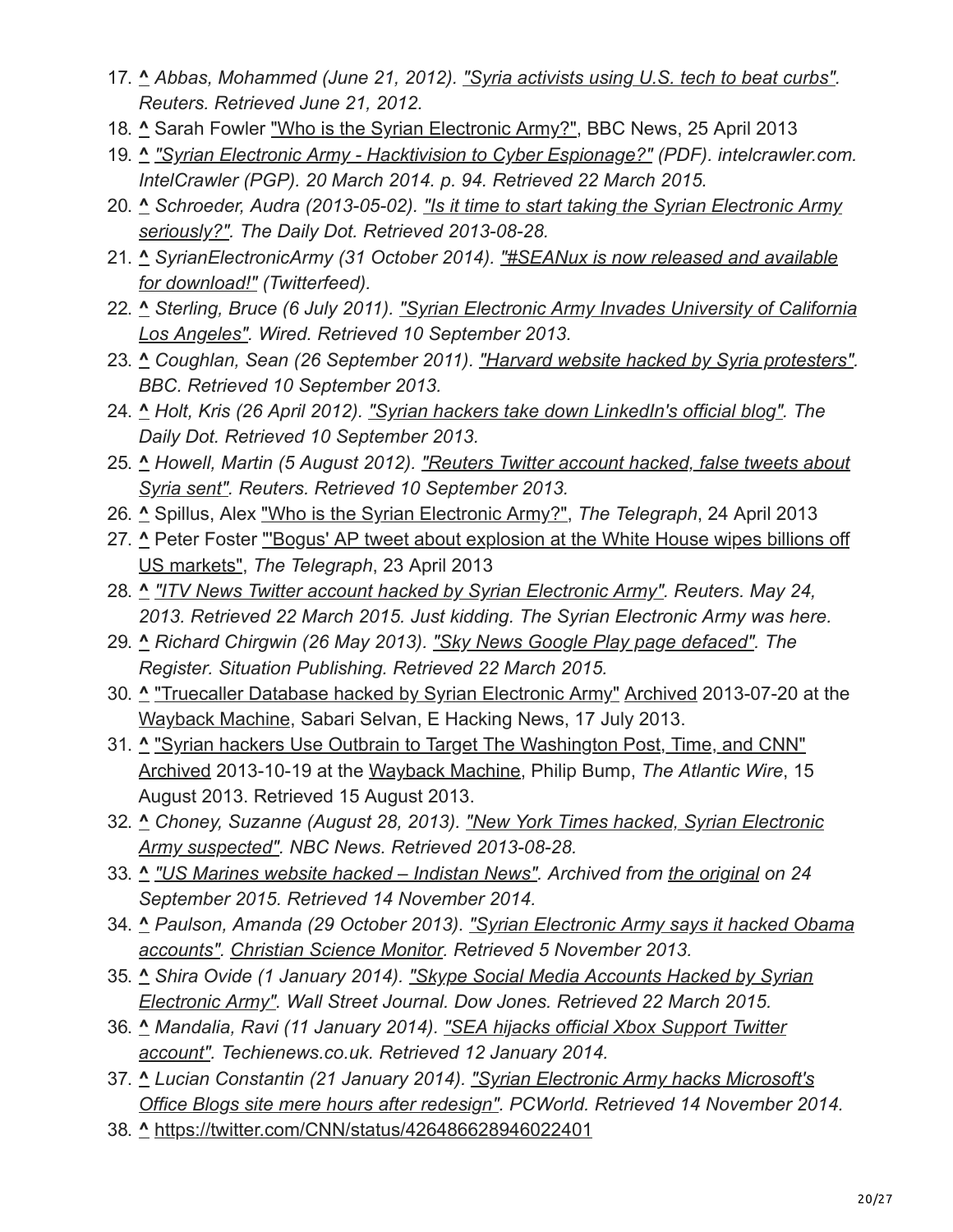- 39. **^** *Winograd, David (24 January 2014). ["CNN Sites Get Hacked".](http://techland.time.com/2014/01/23/cnn-sites-get-hacked/) Time. Retrieved 24 January 2014.*
- 40. **^** *[Catherine E. Shoichet \(January 23, 2014\). "Some CNN social media accounts](http://www.cnn.com/2014/01/23/tech/cnn-accounts-hacked/index.html?hpt=hp_t2) hacked". CNN. Retrieved January 23, 2014.*
- 41. **^** *["Syrian Electronic Army hacks Paypal and eBay websites".](https://web.archive.org/web/20140222065145/http://www.theinquirer.net/inquirer/news/2326417/syrian-electronic-army-hacks-paypal-and-ebay-websites) Archived from the original on February 22, 2014. Retrieved 14 November 2014.* {{[cite](https://en.wikipedia.org/wiki/Template:Cite_web) web}} : CS1 maint: unfit URL [\(link](https://en.wikipedia.org/wiki/Category:CS1_maint:_unfit_URL))
- 42. **^** *[Mohit Kumar \(6 February 2014\). "Facebook domain hacked by Syrian Electronic](http://thehackernews.com/2014/02/facebook-domain-hacked-by-syrian.html#) Army". The hacker News - Biggest Information Security Channel. Retrieved 14 November 2014.*
- 43. **^** *[Eduard Kovacs \(14 February 2014\). "Forbes Hacked by Syrian Electronic Army](http://news.softpedia.com/news/Forbes-Hacked-by-Syrian-Electronic-Army-426797.shtml) [Updated]". softpedia. Retrieved 14 November 2014.*
- 44. **^** *Brandon Stosh (29 April 2014). "Syrian Electronic Army Hacked and Defaced RSA [Conference Website - Freedom hacker". Freedom hacker. Retrieved 14 November](http://freedomhacker.net/2014-04-syrian-electronic-army-hacked-and-defaced-rsa-conference-website/) 2014.*
- 45. **^** *["SyrianElectronicArmy on Twitter".](https://twitter.com/Official_SEA16/statuses/479229118236487681) Twitter. Retrieved 14 November 2014.*
- 46. **^** *[Payne, Samantha \(22 June 2014\). "Reuters Hacked by Syrian Electronic Army via](http://www.ibtimes.co.uk/reuters-hacked-by-syrian-electronic-army-via-taboola-ad-1453717) Taboola Ad". International Business Times. Retrieved 23 June 2014.*
- 47. **^** *[Brandon Stosh \(27 November 2014\). "Syrian Electronic Army Hacks Forbes, Ferrari,](http://freedomhacker.net/syrian-electronic-army-hacks-ferrari-forbes-daily-telegraph-independent-intel-and-more-3473/) Daily Telegraph, Independent, Intel Among Hundreds of Others". Freedom hacker - Breaking Hacking and Security News. Retrieved 27 November 2014.*
- 48. **^** *[Samuel, Henry \(21 January 2015\). "Le Monde hacked: 'Je ne suis pas Charlie' writes](https://www.telegraph.co.uk/news/worldnews/europe/france/11359732/Le-Monde-hacked-Je-ne-suis-pas-Charlie-writes-Syrian-Electronic-Army.html) Syrian Electronic Army". Retrieved 23 March 2016.*
- 49. **^** *"The hackers managed to infiltrate our publishing tool before launching a denial of [service". Reuters. 21 January 2015. Archived from the original on February 1, 2015.](https://web.archive.org/web/20150201211105/http://www.cnbc.com/id/102353621) Retrieved 21 January 2015.*
- 50. **^** *[Culliford, Elizabeth \(2021-11-16\). "Facebook says hackers in Pakistan targeted](https://www.reuters.com/world/asia-pacific/exclusive-facebook-says-hackers-pakistan-targeted-afghan-users-amid-government-2021-11-16/) Afghan users amid government collapse". Reuters. Retrieved 2022-02-01.*
- 51. **^** *[Nakashima, Ellen \(2016-05-09\). "Syrian hacker extradited to the United States from](https://www.washingtonpost.com/world/national-security/syrian-hacker-extradited-to-the-united-states-from-germany/2016/05/09/eb855654-15fa-11e6-aa55-670cabef46e0_story.html) Germany". Washington Post. [ISSN](https://en.wikipedia.org/wiki/ISSN_(identifier)) [0190-8286](https://www.worldcat.org/issn/0190-8286). Retrieved 2022-05-03.*

# **External links**

- [Syrian Electronic Army](https://twitter.com/Official_SEA16) on [Twitter](https://en.wikipedia.org/wiki/Twitter) [old account](https://web.archive.org/web/20130606114413/https://twitter.com/Official_SEA12)
- [Youtube Channel](https://www.youtube.com/user/syrianes0/videos)
- [Pinterest profile of the Syrian Electronic Army](https://www.pinterest.fr/officialsea/)
- [VK profile of the Syrian Electronic Army](https://vk.com/syrianelectronicarmy)
- [syrianelectronicarmy.com, first SEA website](https://web.archive.org/web/20161107053045/http://syrianelectronicarmy.com/) which was later redirected to its .sy replacement
- [sea.sy,](https://web.archive.org/web/20140901205100/http://www.sea.sy/index/en) SEA's newer website, which SEA started in late May 2013; it has its access revoked by the Syrian Computer Society (site displays blank loading page on browser, and widget returns "ERROR 403: Forbidden" as of August 2013)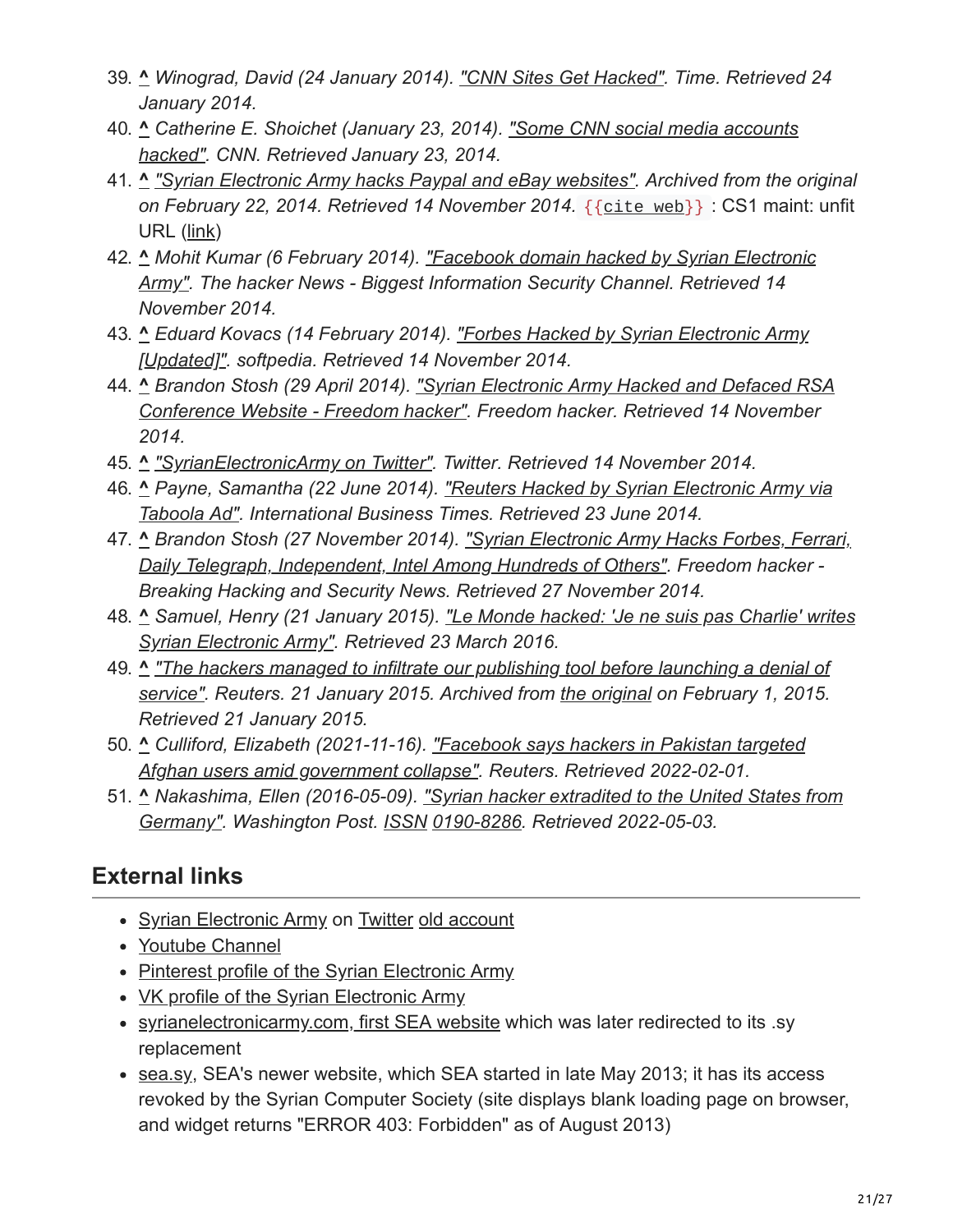The Emergence of Open and Organized Pro-Government Cyber Attacks in the Middle [East: The Case of the Syrian Electronic Army, Helmi Noman, May 30, 2011, published](https://web.archive.org/web/20130906105632/http://www.infowar-monitor.net/2011/05/7349/) by Information Warfare Monitor, a public-private partnership between University of Ottawa and Secdev Group, including screenshots of SEA activities.

[google cache of an SEA website](http://webcache.googleusercontent.com/search?q=cache:9qIv27_yMM8J:www.sea.sy/Videos_EN&client=ubuntu&hl=en&gl=us&strip=1) mentioned in Information Warfare Monitor report citing syrian.es.sy@gmail.com as a contact address and links to a Facebook page called SEA. Vic0r.2 at [Vict0r Battalion - Syrian Electronic Army](https://web.archive.org/web/20130828141809/https://facebook.com/SEA.Vict0r.2) The page is no longer available as of September 2013.

• [Understanding the Syrian Electronic Army \(SEA\)](https://web.archive.org/web/20140920195345/http://h30499.www3.hp.com/t5/HP-Security-Research-Blog/Understanding-the-Syrian-Electronic-Army-SEA/ba-p/6040559), HP-Security Research Blog

#### **Hacking in the 2010s**

**[Timeline](https://en.wikipedia.org/wiki/Timeline_of_computer_security_hacker_history#2010s)** 

## **Major incidents**

| 2010 | • Operation Aurora<br>• Australian cyberattacks<br>• Operation ShadowNet<br><b>Operation Payback</b>                                              |
|------|---------------------------------------------------------------------------------------------------------------------------------------------------|
| 2011 | • DigiNotar<br>• <b>DNSChanger</b><br>• HBGary Federal<br>• Operation AntiSec<br>• Operation Tunisia<br>· PlayStation<br>• RSA SecurID compromise |
| 2012 | • LinkedIn hack<br>• Stratfor email leak<br><b>Operation High Roller</b>                                                                          |
| 2013 | • South Korea cyberattack<br><b>Snapchat hack</b><br><b>Cyberterrorism Attack of June 25</b><br>2013 Yahoo! data breach<br>Singapore cyberattacks |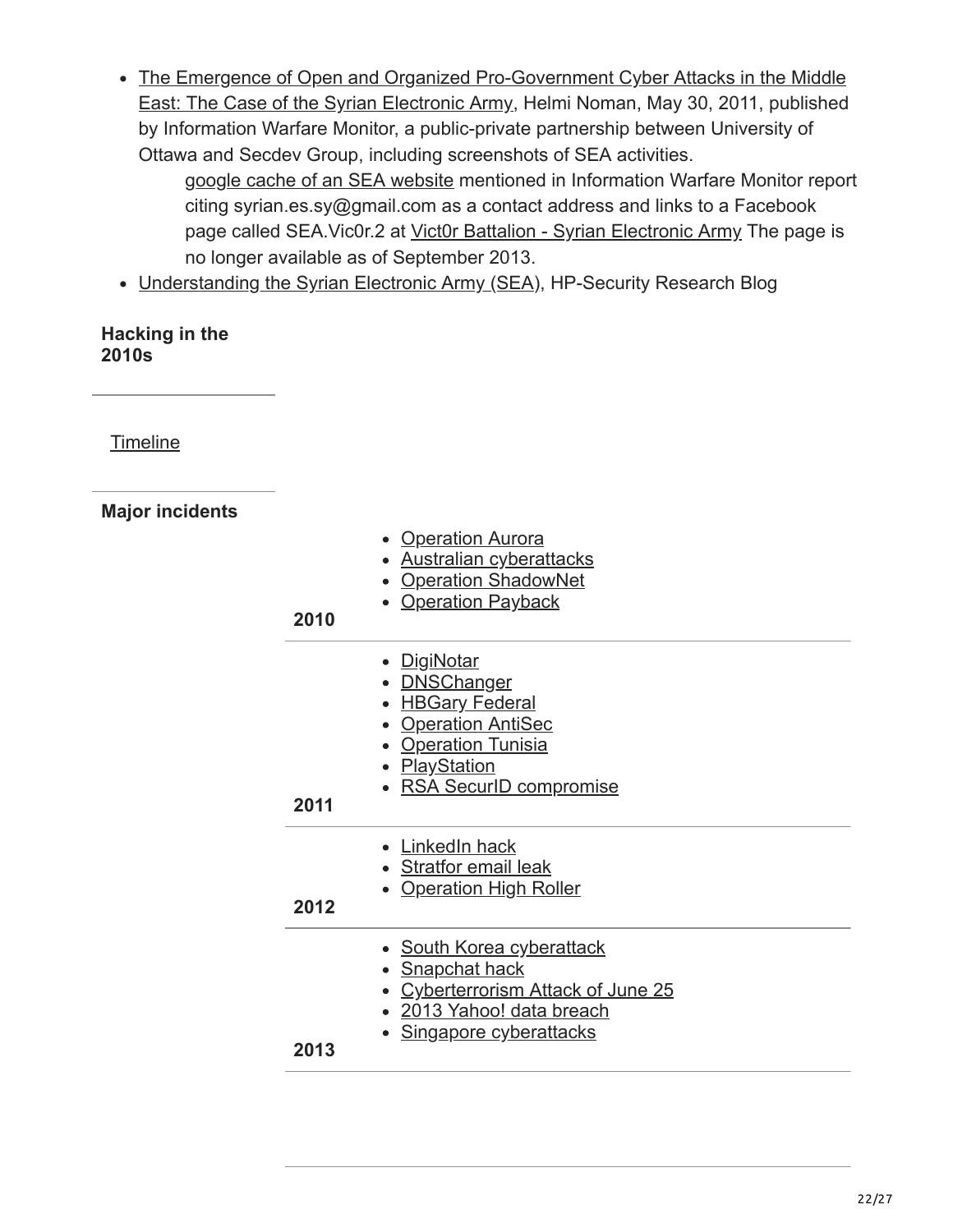| 2014 | • Anthem medical data breach<br>• Operation Tovar<br>• 2014 celebrity nude photo leak<br>• 2014 JPMorgan Chase data breach<br><b>Sony Pictures hack</b><br>• Russian hacker password theft<br>• 2014 Yahoo! data breach                                                                                                                                                                           |
|------|---------------------------------------------------------------------------------------------------------------------------------------------------------------------------------------------------------------------------------------------------------------------------------------------------------------------------------------------------------------------------------------------------|
| 2015 | Office of Personnel Management data breach<br>• Hacking Team<br>• Ashley Madison data breach<br>• VTech data breach<br><b>Ukrainian Power Grid Cyberattack</b><br>• SWIFT banking hack                                                                                                                                                                                                            |
| 2016 | • Bangladesh Bank robbery<br>• Hollywood Presbyterian Medical Center ransomware<br>incident<br>• Commission on Elections data breach<br>• Democratic National Committee cyber attacks<br><b>Vietnam Airport Hacks</b><br>DCCC cyber attacks<br>Indian Bank data breaches<br>• Surkov leaks<br><u>Dyn cyberattack</u><br>• Russian interference in the 2016 U.S. elections<br>• 2016 Bitfinex hack |
| 2017 | • 2017 Macron e-mail leaks<br>• WannaCry ransomware attack<br>Westminster data breach<br>• Petya cyberattack<br>2017 cyberattacks on Ukraine<br><b>Equifax data breach</b><br>Deloitte breach<br>Disqus breach                                                                                                                                                                                    |
| 2018 | <b>Trustico</b><br><u>Atlanta cyberattack</u><br>• SingHealth data breach                                                                                                                                                                                                                                                                                                                         |
| 2019 | • Sri Lanka cyberattack<br><b>Baltimore ransomware attack</b><br><b>Bulgarian revenue agency hack</b><br>Jeff Bezos phone hacking                                                                                                                                                                                                                                                                 |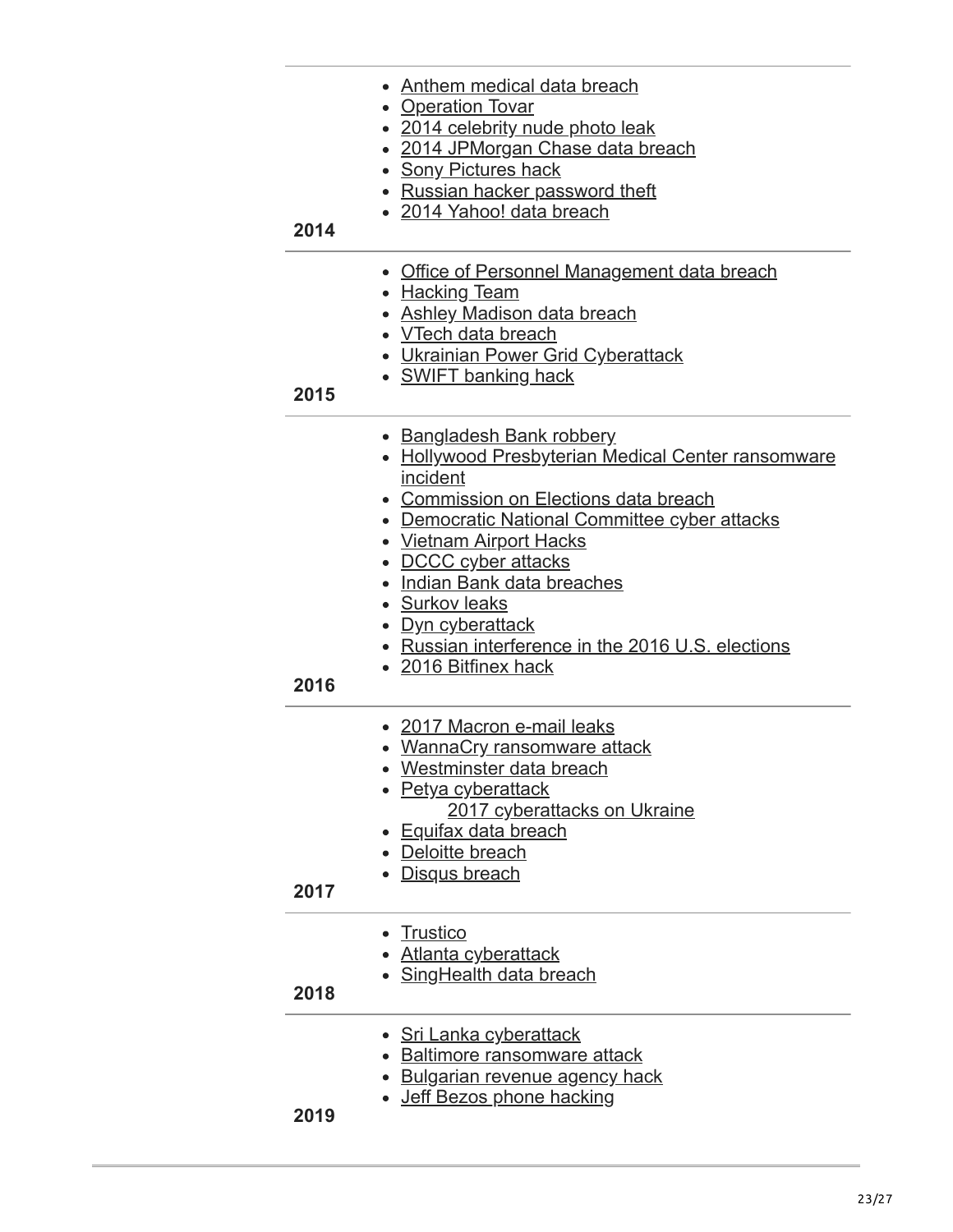|                   | • Anonymous                             |
|-------------------|-----------------------------------------|
|                   | associated events                       |
|                   | • CyberBerkut                           |
|                   | • GNAA                                  |
|                   | • Goatse Security                       |
|                   | • Lizard Squad                          |
|                   | • LulzRaft                              |
|                   | • LulzSec                               |
|                   | • New World Hackers                     |
|                   | • NullCrew                              |
|                   | • OurMine                               |
|                   | • <u>PayPal 14</u>                      |
|                   | • RedHack                               |
|                   | • TeaMp0isoN                            |
|                   | $\bullet$ TDO                           |
|                   | • <u>UGNazi</u>                         |
|                   | • Ukrainian Cyber Alliance              |
| <b>Hacktivism</b> |                                         |
|                   | • Bureau 121                            |
|                   | • Charming Kitten                       |
|                   | • Cozy Bear                             |
|                   | • Dark Basin                            |
|                   | • Elfin Team                            |
|                   | • Equation Group                        |
|                   | • Fancy Bear                            |
|                   | · Guccifer 2.0                          |
|                   | • Hacking Team                          |
|                   | • Helix Kitten                          |
|                   | • Iranian Cyber Army                    |
|                   | • Lazarus Group (BlueNorOff) (AndAriel) |
|                   | • NSO Group                             |
|                   | • PLA Unit 61398                        |
|                   | • PLA Unit 61486                        |
|                   | • PLATINUM                              |
|                   | • Pranknet                              |
|                   | • Red Apollo                            |
|                   | • Rocket Kitten                         |
|                   | • Syrian Electronic Army                |

- [Tailored Access Operations](https://en.wikipedia.org/wiki/Tailored_Access_Operations)
- [The Shadow Brokers](https://en.wikipedia.org/wiki/The_Shadow_Brokers)
- [Yemen Cyber Army](https://en.wikipedia.org/wiki/Yemen_Cyber_Army)

**Advanced [persistent threats](https://en.wikipedia.org/wiki/Advanced_persistent_threat)**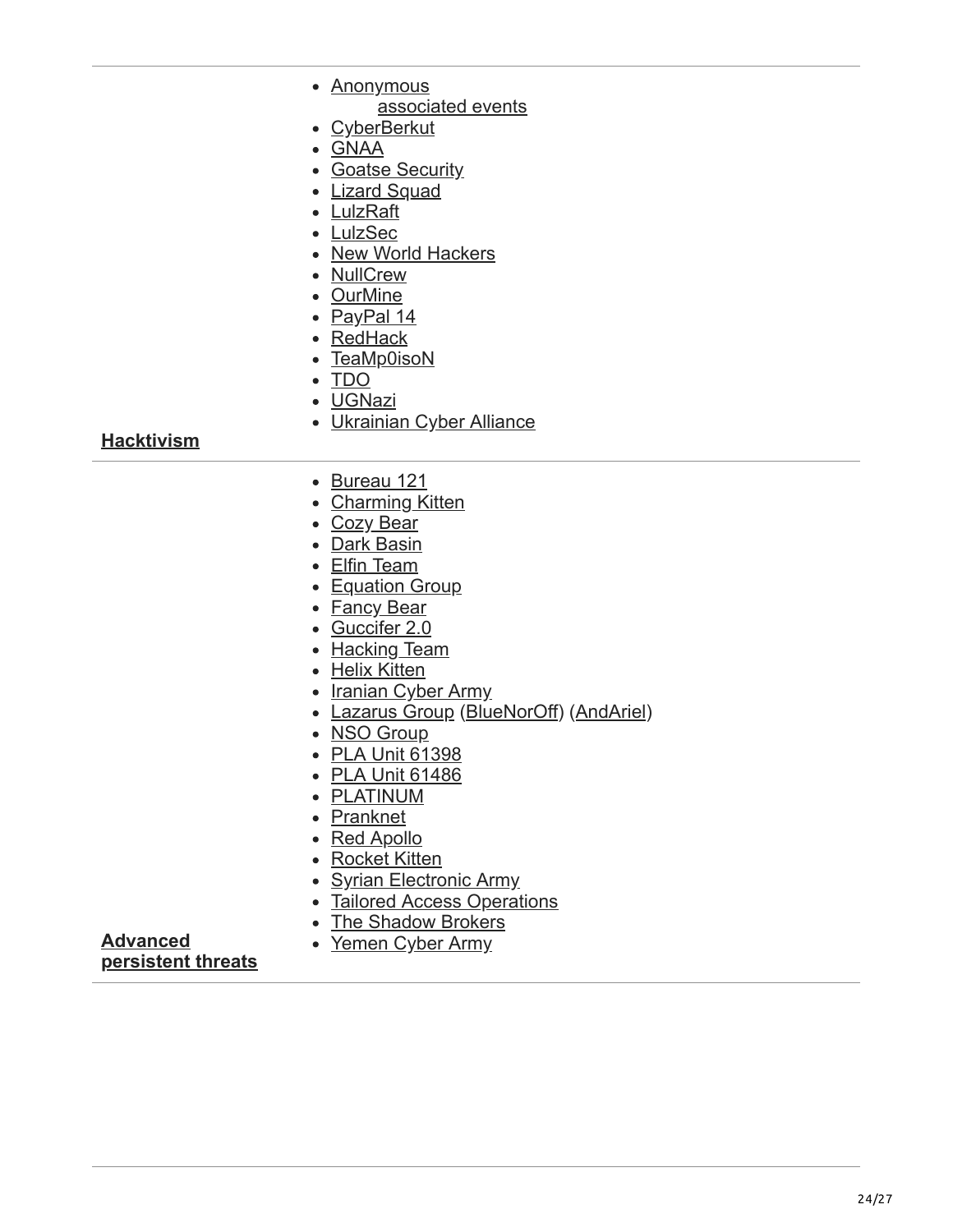- [George Hotz](https://en.wikipedia.org/wiki/George_Hotz)
- [Guccifer](https://en.wikipedia.org/wiki/Guccifer)
- [Jeremy Hammond](https://en.wikipedia.org/wiki/Jeremy_Hammond)
- [Junaid Hussain](https://en.wikipedia.org/wiki/Junaid_Hussain)
- [Kristoffer von Hassel](https://en.wikipedia.org/wiki/Kristoffer_von_Hassel)
- [Mustafa Al-Bassam](https://en.wikipedia.org/wiki/Mustafa_Al-Bassam)
- [MLT](https://en.wikipedia.org/wiki/MLT_(hacktivist))
- [Ryan Ackroyd](https://en.wikipedia.org/wiki/Ryan_Ackroyd)
- [Sabu](https://en.wikipedia.org/wiki/Hector_Monsegur)
- [Topiary](https://en.wikipedia.org/wiki/Topiary_(hacktivist))
- $\bullet$  [Track2](https://en.wikipedia.org/wiki/Roman_Seleznev)
- [The Jester](https://en.wikipedia.org/wiki/The_Jester_(hacktivist))

**[Individuals](https://en.wikipedia.org/wiki/Hacker)**

- [Evercookie](https://en.wikipedia.org/wiki/Evercookie) (2010)
- $\bullet$  [iSeeYou](https://en.wikipedia.org/wiki/ISeeYou) (2013)
- [Heartbleed](https://en.wikipedia.org/wiki/Heartbleed) (2014)
- [Shellshock](https://en.wikipedia.org/wiki/Shellshock_(software_bug)) (2014)
- **[POODLE](https://en.wikipedia.org/wiki/POODLE)** (2014)
- $\cdot$  [Rootpipe](https://en.wikipedia.org/wiki/Rootpipe) (2014)
- [Row hammer](https://en.wikipedia.org/wiki/Row_hammer)  $(2014)$
- [JASBUG](https://en.wikipedia.org/wiki/JASBUG) (2015)
- [Stagefright](https://en.wikipedia.org/wiki/Stagefright_(bug)) (2015)
- [DROWN](https://en.wikipedia.org/wiki/DROWN_attack) (2016)
- $\bullet$  [Badlock](https://en.wikipedia.org/wiki/Badlock) (2016)
- [Dirty COW](https://en.wikipedia.org/wiki/Dirty_COW) (2016)
- [Cloudbleed](https://en.wikipedia.org/wiki/Cloudbleed) (2017)
- [Broadcom Wi-Fi](https://en.wikipedia.org/wiki/Broadcom_Corporation#soc-wifi-vulns) (2017)
- [EternalBlue](https://en.wikipedia.org/wiki/EternalBlue) (2017)
- [DoublePulsar](https://en.wikipedia.org/wiki/DoublePulsar) (2017)
- [Silent Bob is Silent](https://en.wikipedia.org/wiki/Intel_Active_Management_Technology#Silent_Bob_is_Silent) (2017)
- [KRACK](https://en.wikipedia.org/wiki/KRACK) (2017)
- [ROCA vulnerability](https://en.wikipedia.org/wiki/ROCA_vulnerability) (2017)
- [BlueBorne](https://en.wikipedia.org/wiki/BlueBorne_(security_vulnerability)) (2017)
- [Meltdown](https://en.wikipedia.org/wiki/Meltdown_(security_vulnerability)) (2018)
- [Spectre](https://en.wikipedia.org/wiki/Spectre_(security_vulnerability)) (2018)
- [EFAIL](https://en.wikipedia.org/wiki/EFAIL) (2018)
- [Exactis](https://en.wikipedia.org/wiki/Exactis) (2018)
- [Speculative Store Bypass](https://en.wikipedia.org/wiki/Speculative_Store_Bypass) (2018)
- [Lazy FP State Restore](https://en.wikipedia.org/wiki/Lazy_FP_State_Restore) (2018)
- [TLBleed](https://en.wikipedia.org/wiki/TLBleed) (2018)
- [SigSpoof](https://en.wikipedia.org/wiki/SigSpoof) (2018)
- [Foreshadow](https://en.wikipedia.org/wiki/Foreshadow) (2018)
- [Microarchitectural Data Sampling](https://en.wikipedia.org/wiki/Microarchitectural_Data_Sampling) (2019)

• [BlueKeep](https://en.wikipedia.org/wiki/BlueKeep) (2019) [Kr00k](https://en.wikipedia.org/wiki/Kr00k) (2019)

**[vulnerabilities](https://en.wikipedia.org/wiki/Vulnerability_(computing)) publicly [disclosed](https://en.wikipedia.org/wiki/Full_disclosure_(computer_security))**

**[Malware](https://en.wikipedia.org/wiki/Malware)**

**Major**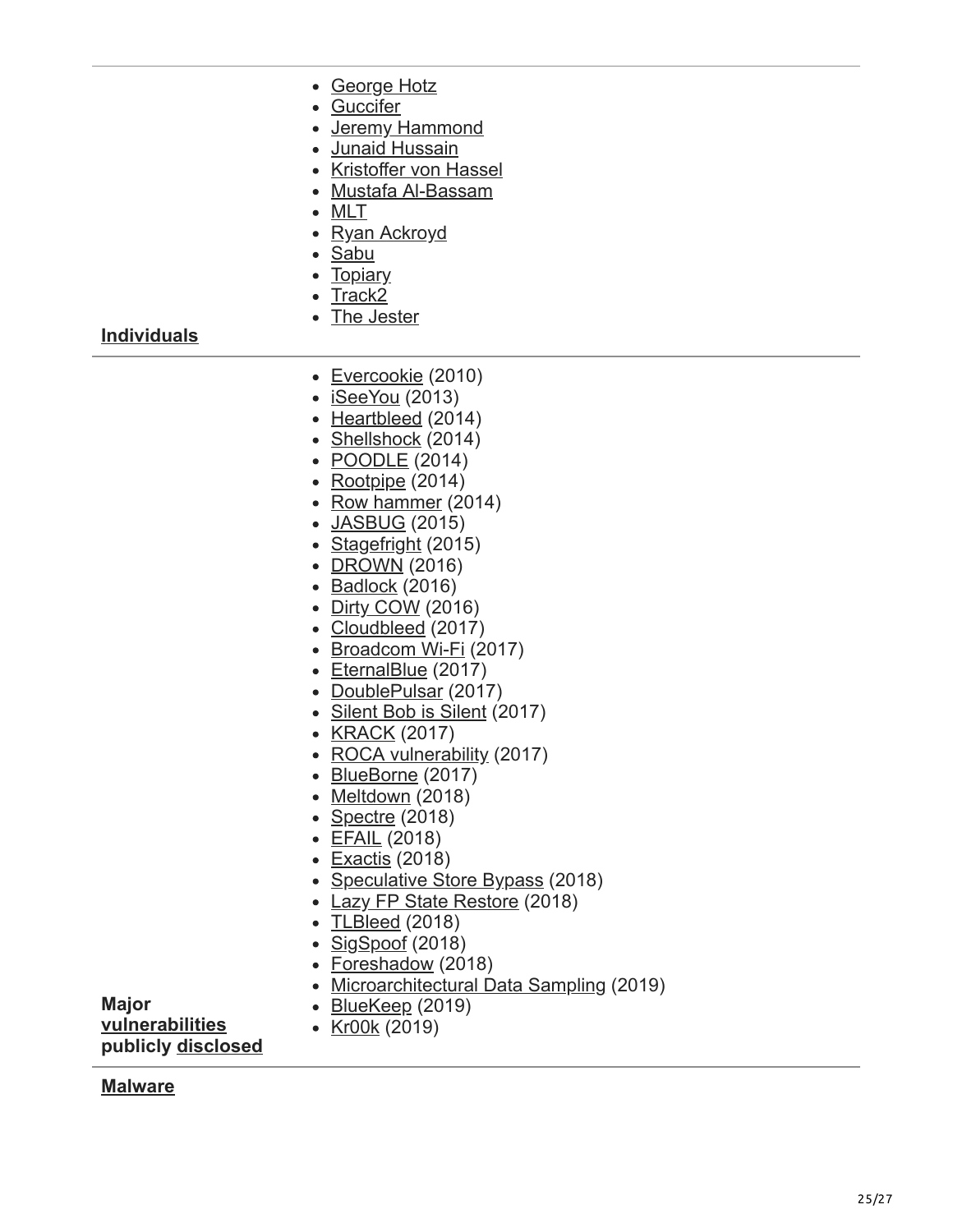| 2010 | <b>Bad Rabbit</b><br>• <u>SpyEye</u><br><b>Stuxnet</b>                                                                                   |
|------|------------------------------------------------------------------------------------------------------------------------------------------|
| 2011 | • Alureon<br>• <u>Duqu</u><br>• Kelihos<br>• Metulji botnet<br>• Stars                                                                   |
| 2012 | <b>Carna</b><br><b>Dexter</b><br>$\bullet$ FBI<br>• Flame<br>• Mahdi<br>• Red October<br>• Shamoon                                       |
| 2013 | · CryptoLocker<br><b>DarkSeoul</b>                                                                                                       |
| 2014 | ∙ <u>Brambul</u><br>• Carbanak<br>· Careto<br><b>DarkHotel</b><br><u>Duqu 2.0</u><br><b>FinFisher</b><br>· Gameover ZeuS<br><b>Regin</b> |
| 2015 | <b>Dridex</b><br>• Hidden Tear<br>• Rombertik<br><b>TeslaCrypt</b>                                                                       |
| 2016 | <b>Hitler</b><br>• Jigsaw<br>• <u>KeRanger</u><br>• MEMZ<br>• Mirai<br>• Pegasus<br>• Petya (NotPetya)<br>▸ <u>X-Agent</u>               |